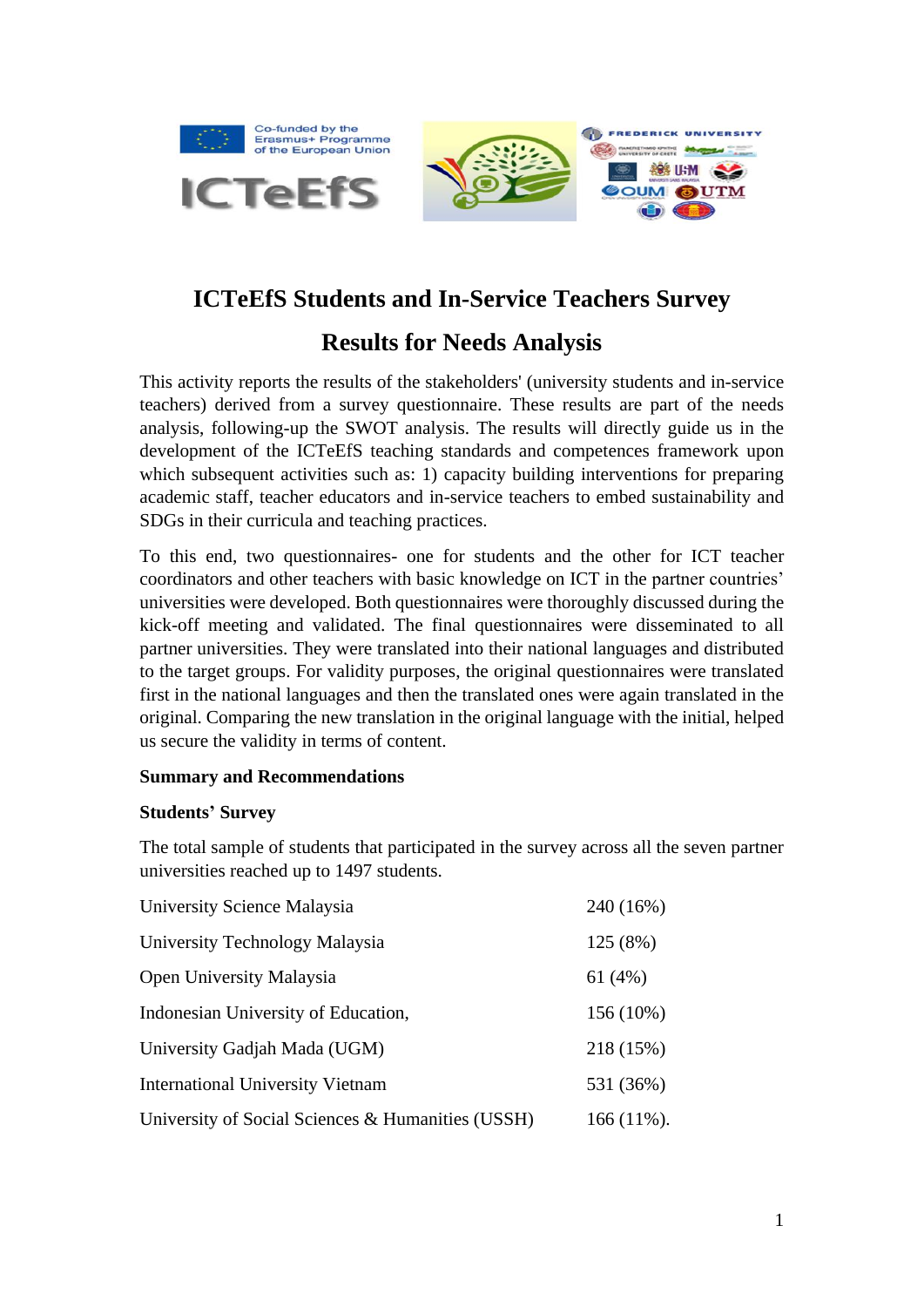Among the 1497 undergraduate students, 60% come from the 1<sup>st</sup> year of study and the rest 40% from the last year. In terms of subjects, 87% are related to the fields of education and the remaining 13% come from sciences. In terms of gender, 65% are females, reflecting the student majority in the fields of education.

## **Brief results, interpretations and recommendations**

The students' basic knowledge of ICTs is ranging from sufficient 30% to excellent by 83% and only 2% declared poor knowledge and 15% minimal. A similar trend is found in terms of knowledge related Education for Sustainable Development and knowledge in merging ICT with Education for Sustainable Development.

More specifically, the students' rate on the sustainability justice measurement indicates that to a great percentage, they are highly motivated to accept the principles and values behind sustainability justice. While, they show high rates on sustainability justice motivations, they exhibit a motivation-action gap. This means that they are less found to act for sustainability justice. This implies that action-competences should be given due emphasis in the construction of the ICTeEfS teaching standards and competences framework. The framework should reflect the sustainability justice pillars, namely: environmental justice, social justice, economic justice and cultural justice.

In terms of ICTs infrastructure, students pointed to the lack of interactive whiteboards, video conferencing systems and laptops/notebooks, while they think that other hardware (e.g. PCs) exist in sufficient numbers. Uses related to word-processing predominate, while uses that relate to their ability to construct knowledge such as concept mapping (e.g. Kidspiration, Inspiration), editing, modelling and simulations are left behind (Mean ranges from 2.0 to 2.3 on a 4/point scale). Students also declare that it is too difficult to integrate ICT use into the curriculum (Mean 2.4). In general, they think that there is lack of pedagogical models on how to use ICT for learning (Mean 2.4). This is connected to the lack of trained teacher educators (Mean 2.5) that is also connected to insufficient pedagogical support for students (Mean 2.6) as well as lack of appropriate course content and instructional programs (Mean 2.6). All these have an impact on teacher educators' motivation concerning the use of ICTs in their classes (Mean 2.4). A finding that correspondingly reflects the ack of students' motivation concerning the use of ICTs in their courses and their future classes (Mean 2.5). This is also substantiated by the finding that there is lack of good role models for prospective teachers. (Mean 2.5). These results also seem to be affected by the lack of software and interactive websites that support teaching and learning (Mean 2.6).

These results support the following measures or recommendations:

- For equipment and ICT labs, give priority to interactive whiteboards, videoconferencing and notebooks.
- Give due emphasis on action-competences and transversal skills in the teaching standards and competences framework.
- Frame the teaching standards and competences framework in line of contextualizing ICTs with sustainability issues and vice versa.
- Focus on e-concepting mapping in developing training materials to embed sustainability.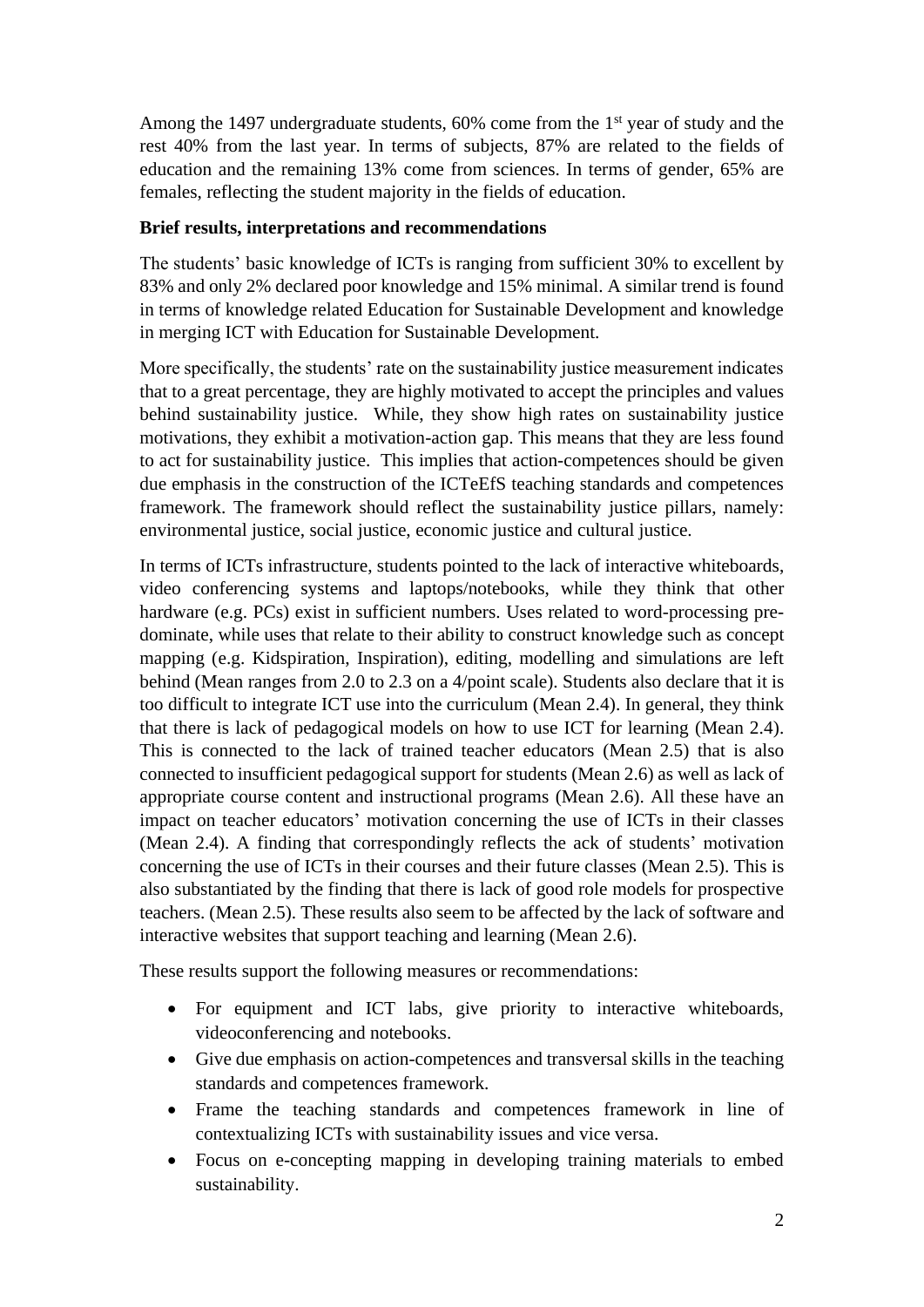- Deconstruct and reconstruct courses in teacher education and other relevant academic disciplines that cover: a) teaching and curriculum; b) STEAM subjects; c) humanities and languages.
- Adopt inter/cross-disciplinary and active learning approaches with a focus on student-driven learning materials enabled by learning technologies.

#### **In-service Teachers survey**

The number ICT teacher coordinators reached up to 1815, of whom the majority (No= 1253 or 69% comes from the three partner institutions in Malaysia as expected, followed-up by the two institutions in Indonesia ( $No = 360$  or 20%) and the two institutions in Vietnam (202 or 11%). In terms of gender, 40% are males and 60% females. 39% of the respondents are functioning as ICT coordinators, 10% were functioning in the past as ICT coordinators, but 51% of the participants identify themselves as ICT-experienced teachers. The majority (56%) are working in the primary school education and most of all the respondents have graduated from teacher education institutions (76%), while 9% graduated from Computer Sciences 12% from applied sciences and 3% from other academic fields.

In terms of geographical distribution, 43% of the teachers work in urban areas, 30% in rural areas and 27% in semi-urban areas. 40% of them have teaching experience from 15 years and up, followed by 28% between 10-14, 20% 5-9 and 12% under 4 years. On the contrary level, the majority (37%) has been involved in teaching with ICTs less than 4 years, followed-up by 32% between 5-9, 20% 10-14 and 11% up to 15 years. A little more than half of them (53%) are knowledgeable about Education for Sustainability above the average to excellent, while only 3% declared poor knowledge.

#### **Brief results, interpretations and recommendations**

As in the case of students; survey, similar trends are evidenced regarding the lack of pedagogical models on how to use ICT for learning are lacking, difficulties to integrate ICT use into the curriculum (Mean 2,4) as well as lack of knowledge in pedagogical approaches that are relevant to constructivist and transformative pedagogy, concept mapping skills and use of relevant digital tools (e.g., Kidspiration, Inspiration) are lacking as well (Mean 2,1). In a similar way, using publishing software that could help edit applications such as digital storytelling are lacking (Mean 2,0). More critically, using other ICT-enabled learning technologies such as Wikis (Mean 1,9), Blogs (Mean 2,00), Forums(Mean 1,86) and communication tools (e.g. Skype or similar) are lacking. The mean scores are even less than in the case of students, going down of the threshold Mean of 2.0. There is also evidence of the lack of lack of time for training, exploration and preparation as well as lack of in-service training. The indication of lack of technical, administrative and institutional support, (Mean score 2.6 on a 5/point scale), the lack of time to spend for training need to be considered. In-service teachers surveyed also indicate the lack of incentives for their professional development.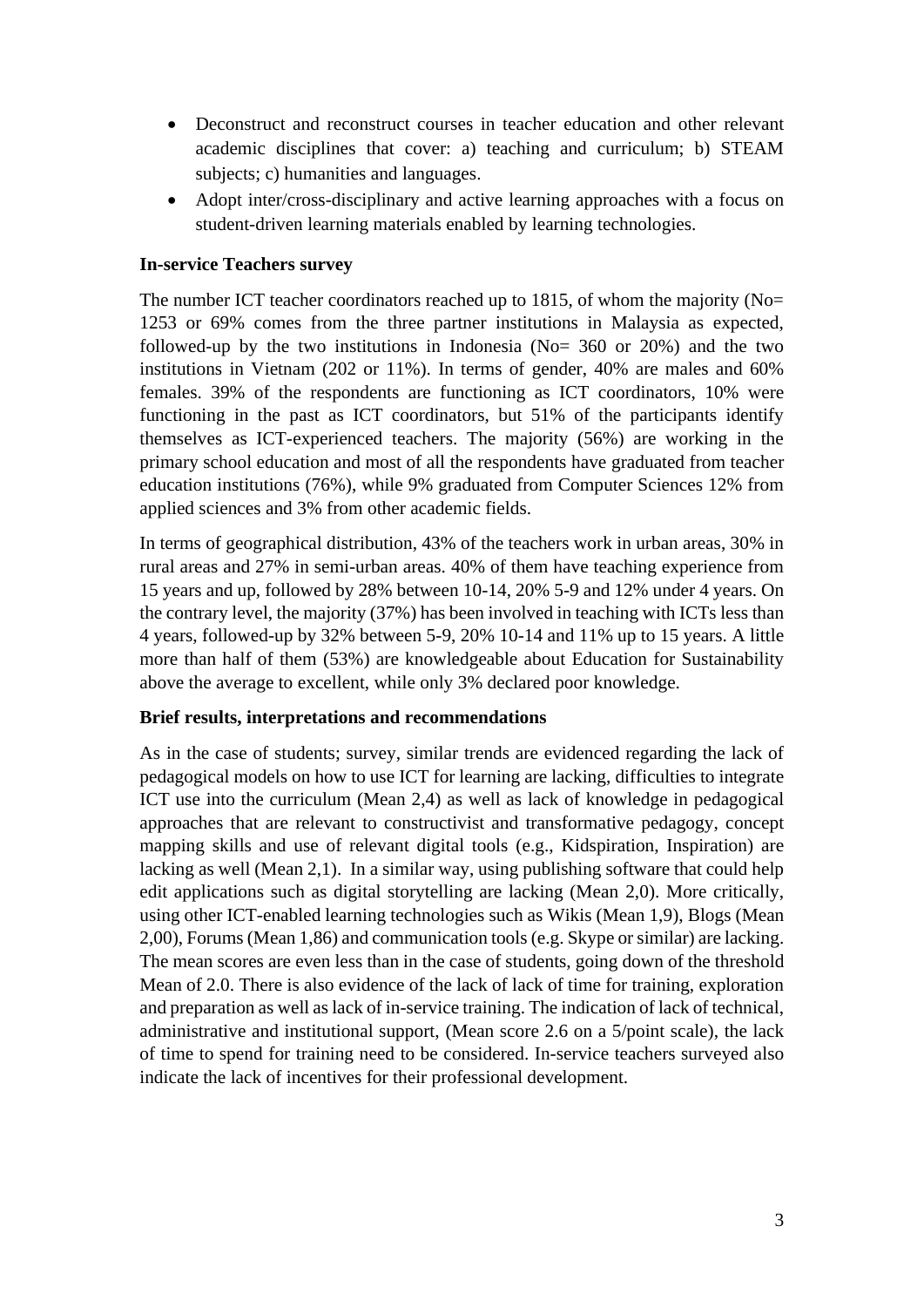These results support the following measures or recommendations:

- Develop teacher educators and other relevant academic staff in deconstructing, constructing and reconstructing courses to embed sustainability issues.
- Develop tools and rubrics that help teaching staff to embed sustainability issues largely drawn from the 17 SDGs.
- Use hybrid models of teaching and learning as well as for training teachers on ICTeEfS.
- Shift from transmissive to constructivist and transformative approaches to teaching and learning.
- Use participatory approaches in developing learning materials infused with sustainability issues.
- Make use of digital and other learning objects available through open access resources in the Web.
- Instill in teachers the concept of learning pillar of giving and sharing in line with the other 21<sup>st</sup> pillars of learning.

## **APPENDICES**

| Rate the extent to which you have done<br>the following                                                                                  | <b>MEAN</b><br>(S.D.) | Not at<br>all<br>(1) | $\boldsymbol{To}$ a<br>slight<br>extent<br>(2) | $\boldsymbol{To}$ a<br>moderate<br>extent<br>(3) | $\boldsymbol{To}$ a<br>large<br>extent | $\boldsymbol{To}$ a<br>great<br>extent |
|------------------------------------------------------------------------------------------------------------------------------------------|-----------------------|----------------------|------------------------------------------------|--------------------------------------------------|----------------------------------------|----------------------------------------|
| I have learned to use interactive methods<br>enabled by ICTs to discuss local<br>environmental and social issues.                        | 2,92<br>(1,03)        | 159<br>$(11\%)$      | 271<br>(19%)                                   | 575<br>$(41\%)$                                  | 340<br>(24%)                           | 65<br>(5%)                             |
| I have learned to use ICTs to engage my<br>future learners in studying local and global<br>issues.                                       | 2,92<br>(1,10)        | 202<br>(14%)         | 238<br>(17%)                                   | 502<br>(36%)                                     | 401<br>(28%)                           | 63<br>(5%)                             |
| I have learned to use ICTs in ways that<br>could strengthen my future learners'<br>participation in activities outside the<br>classroom. | 2,99<br>(1,08)        | 177<br>(13%)         | 229<br>(16%)                                   | 496<br>(35%)                                     | 442<br>(32%)                           | 61<br>(4%)                             |
| I have used ICTs in ways that could<br>enhance my future learners' knowledge on<br>local problems.                                       | 3,02<br>(1,04)        | 150<br>$(10\%)$      | 266<br>(18%)                                   | 543<br>(36%)                                     | 460<br>$(31\%)$                        | 69<br>(5%)                             |

## **UNDERGRADUATE STUDENTS SURVEY**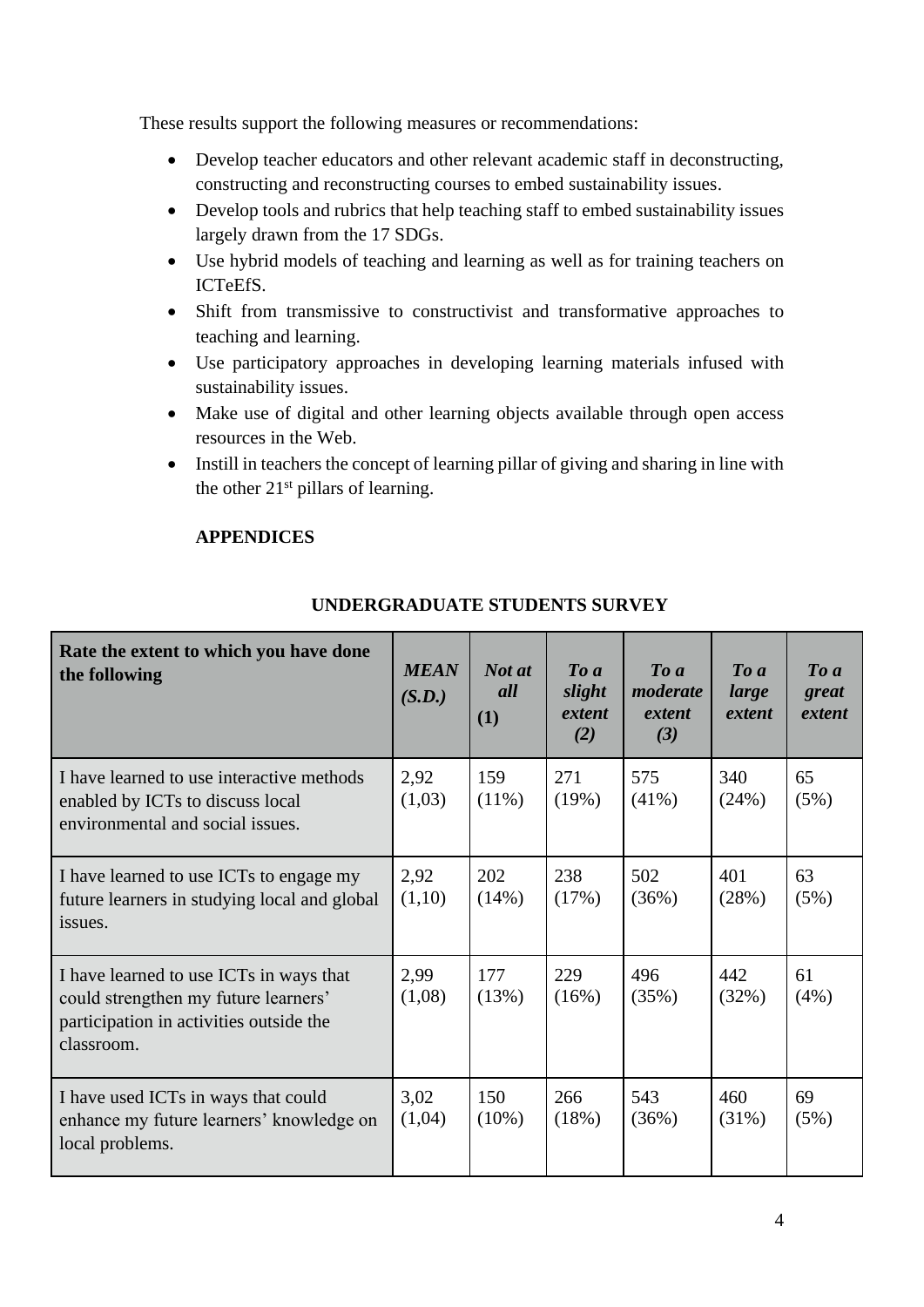| Rate the extent to which you have done<br>the following                                                                                                     | <b>MEAN</b><br>(S.D.) | Not at<br>all<br>(1) | $\boldsymbol{To}$ a<br>slight<br>extent<br>(2) | $\boldsymbol{To} \boldsymbol{a}$<br>moderate<br>extent<br>(3) | $\boldsymbol{To} \boldsymbol{a}$<br>large<br>extent | $\boldsymbol{To}$ a<br>great<br>extent |
|-------------------------------------------------------------------------------------------------------------------------------------------------------------|-----------------------|----------------------|------------------------------------------------|---------------------------------------------------------------|-----------------------------------------------------|----------------------------------------|
| I have learned to use various learning<br>resources that cut across issues related to<br>sustainable development with the support<br>of ICTs.               | 3,24<br>(1,03)        | 94<br>(6%)           | 224<br>(15%)                                   | 547<br>(37%)                                                  | 475<br>(32%)                                        | 147<br>$(10\%)$                        |
| I have learned to use my future learners'<br>life experiences to develop their knowledge<br>and skills in using ICTs.                                       | 2,99<br>(1,06)        | 165<br>$(11\%)$      | 273<br>(18%)                                   | 546<br>(37%)                                                  | 430<br>(29%)                                        | 78<br>(5%)                             |
| I have learned to use ICTs as a means to<br>integrate my future learners' life<br>experiences on tackling sustainability<br>issues, such as climate change. | 2.90<br>(1,08)        | 205<br>(14%)         | 273<br>(18%)                                   | 535<br>(36%)                                                  | 420<br>(28%)                                        | 59<br>(4%)                             |
| I have learned to adjust educational content<br>so that it becomes relevant to my future<br>learners' life outside the school.                              | 2,99<br>(1,09)        | 181<br>(12%)         | 254<br>(17%)                                   | 546<br>(37%)                                                  | 420<br>(28%)                                        | 91<br>(6%)                             |
| I have used ICTs in ways that could<br>promote my future learners' active<br>involvement in solving real-life problems.                                     | 3,02<br>(1,11)        | 181<br>(12%)         | 251<br>(17%)                                   | 532<br>(36%)                                                  | 419<br>(28%)                                        | 109<br>(7%)                            |

| Rate the extent to which you have done<br>the following                                             | <b>MEAN</b><br>(S.D.) | Not at<br>all $(1)$ | $\boldsymbol{To}$ a<br>slight<br>extent<br>(2) | $\boldsymbol{To}$ a<br>moderate<br>extent<br>(3) | $\boldsymbol{To}$ a<br>large<br>extent<br>(4) | $\boldsymbol{To}$ a<br>great<br>extent<br>(5) |
|-----------------------------------------------------------------------------------------------------|-----------------------|---------------------|------------------------------------------------|--------------------------------------------------|-----------------------------------------------|-----------------------------------------------|
| I like to think over what I have been doing<br>and consider alternative ways of doing<br>things.    | 3,65<br>(0, 84)       | 6<br>$(0\%)$        | 139<br>$(9\%)$                                 | 430<br>(29%)                                     | 709<br>(48%)                                  | 203<br>(14%)                                  |
| I often reflect on my actions to see whether<br>I could have improved on what I did.                | 3,77<br>(0, 84)       | 3<br>$(0\%)$        | 115<br>$(8\%)$                                 | 374<br>(25%)                                     | 732<br>$(49\%)$                               | 267<br>(18%)                                  |
| I often re-appraise my experience so I can<br>learn from it and improve for my next<br>performance. | 3,76<br>(0, 84)       | 5<br>$(0\%)$        | 99<br>(7%)                                     | 401<br>(27%)                                     | 715<br>(48%)                                  | 263<br>(18%)                                  |

•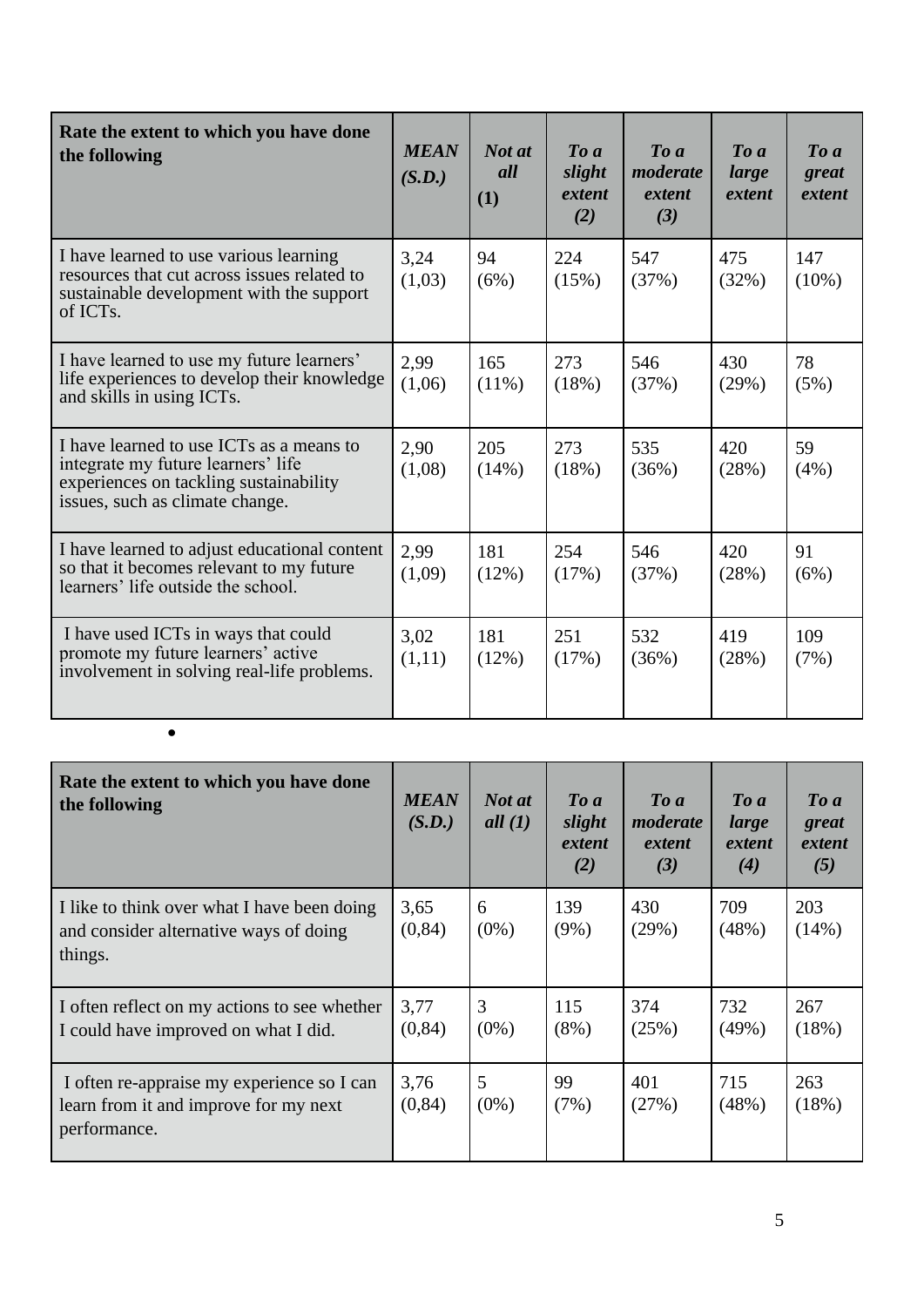| Rate the extent to which you have done<br>the following                                                                             | <b>MEAN</b><br>(S.D.) | Not at<br>all $(1)$       | To a<br>slight<br>extent<br>(2) | To a<br>moderate<br>extent<br>(3) | To a<br>large<br>extent<br>(4) | To a<br>great<br>extent<br>(5) |
|-------------------------------------------------------------------------------------------------------------------------------------|-----------------------|---------------------------|---------------------------------|-----------------------------------|--------------------------------|--------------------------------|
| I often step back and reflect on what I am<br>thinking to determine whether I might be<br>missing something.                        | 3,63<br>(0, 85)       | 8<br>$(1\%)$              | 124<br>$(8\%)$                  | 490<br>(33%)                      | 649<br>(44%)                   | 214<br>(14%)                   |
| I frequently stop to think about where I<br>might be going wrong or right.                                                          | 3,54<br>(0,93)        | 16<br>$(1\%)$             | 193<br>(13%)                    | 473<br>(32%)                      | 578<br>(39%)                   | 220<br>(15%)                   |
| As a result of my reflection back I have<br>changed the way of my thinking and<br>behavior.                                         | 3,63<br>(0, 83)       | 6<br>$(0\%)$              | 115<br>$(8\%)$                  | 506<br>(34%)                      | 662<br>(44%)                   | 202<br>(14%)                   |
| Reflecting on what I was thinking and<br>doing has challenged some of my firmly<br>held ideas, values and practices.                | 3,42<br>(0, 83)       | 7<br>$(0\%)$              | 179<br>(12%)                    | 604<br>$(41\%)$                   | 560<br>(38%)                   | 130<br>$(9\%)$                 |
| Reflecting critically on my own values and<br>practices has motivated me to change.                                                 | 3,60<br>(0, 83)       | 6<br>$(1\%)$              | 123<br>$(8\%)$                  | 509<br>(34%)                      | 659<br>(44%)                   | 189<br>(13%)                   |
| Thanks to my reflection, I discovered<br>faults in what I had previously believed to<br>be right and re-considered them for change. | 3,74<br>(0, 84)       | $\overline{4}$<br>$(0\%)$ | 106<br>(7%)                     | 426<br>(29%)                      | 692<br>(46%)                   | 262<br>(18%)                   |
| Reflecting on my previous thoughts,<br>beliefs and practices has motivated me not<br>take things for granted.                       | 3,68<br>(0, 87)       | $\mathfrak{Z}$<br>$(0\%)$ | 127<br>$(9\%)$                  | 459<br>(31%)                      | 641<br>(43%)                   | 253<br>(17%)                   |
| Reflecting critically on other people's<br>actions and behaviors increased my<br>responsibility of their own actions.               | 3,57<br>(0, 85)       | 7<br>$(0\%)$              | 158<br>$(11\%)$                 | 472<br>(32%)                      | 675<br>(45%)                   | 173<br>(12%)                   |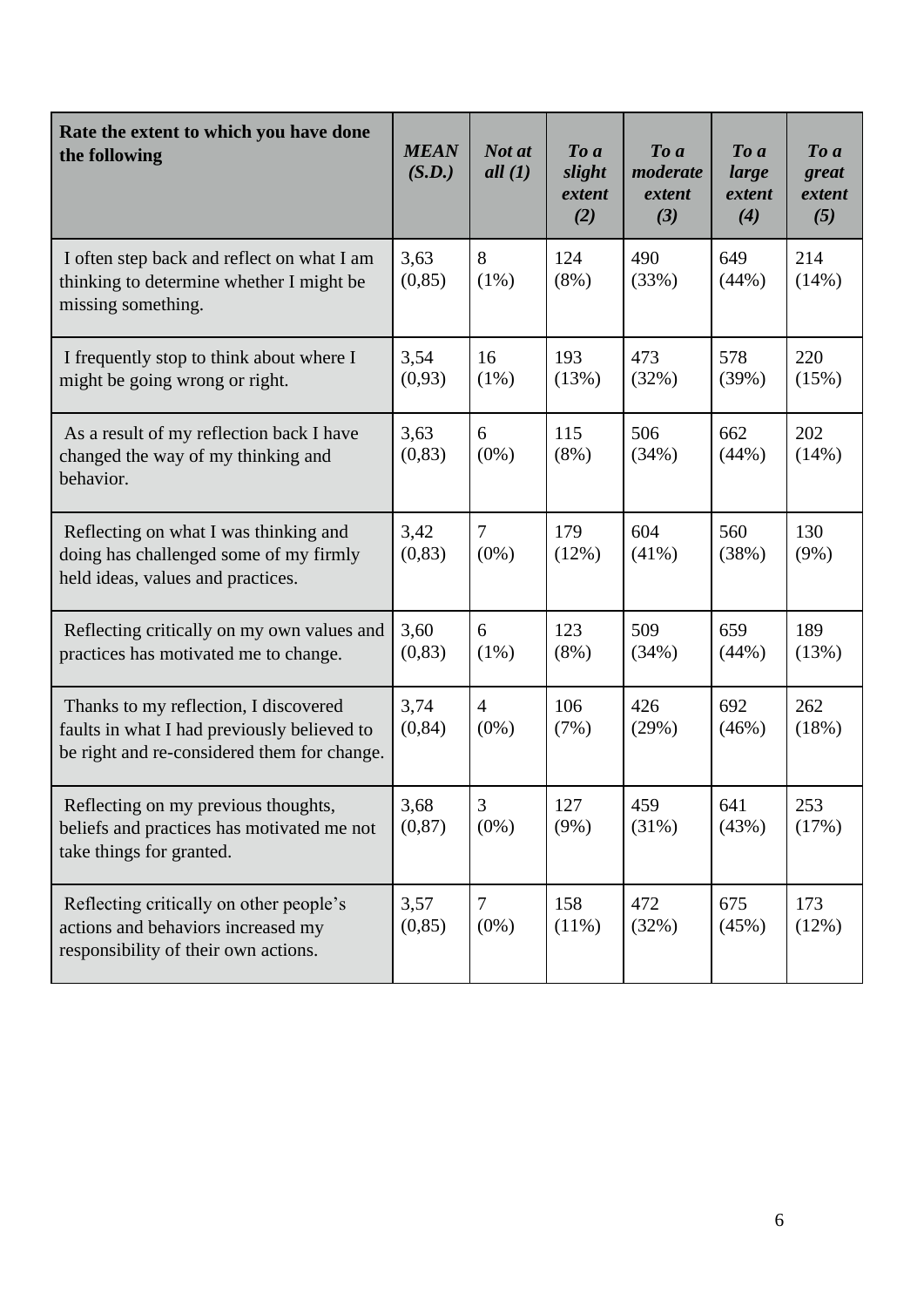| How much do you agree with the<br>following statements                                                  | <b>MEAN</b><br>(S.D.) | <b>Disagree</b><br>strongly<br>(I) | <b>Disagree</b><br>(2) | <b>Neither</b><br>agree or<br>disagree<br>(3) | Agree<br>(4)    | Agree<br>strongly<br>(5) |
|---------------------------------------------------------------------------------------------------------|-----------------------|------------------------------------|------------------------|-----------------------------------------------|-----------------|--------------------------|
| When I see injustice and do nothing about                                                               | 3,84                  | 36                                 | 108                    | 284                                           | 688             | 373                      |
| it, I feel guilty.                                                                                      | (0,96)                | (3%)                               | (7%)                   | (19%)                                         | (46%)           | (25%)                    |
| Helping those less fortunate than me will                                                               | 3,89                  | 17                                 | 54                     | 366                                           | 694             | 362                      |
| change my life.                                                                                         | (0, 85)               | $(1\%)$                            | (4%)                   | (25%)                                         | (46%)           | (24%)                    |
| I appreciate the presence of refugees and                                                               | 3,46                  | 52                                 | 137                    | 561                                           | 558             | 182                      |
| immigrants in my city.                                                                                  | (0, 94)               | (4%)                               | $(9\%)$                | (38%)                                         | (37%)           | (12%)                    |
| The public expression of the identity of                                                                | 3,53                  | 50                                 | 181                    | 446                                           | 560             | 252                      |
| the culturally different should be limited.                                                             | (1,02)                | (3%)                               | (12%)                  | (30%)                                         | (38%)           | (17%)                    |
| All groups should feel the need and the<br>right to express their peculiarity in the<br>public space.   | 3,78<br>(0, 82)       | 17<br>(1%)                         | 63<br>(4%)             | 407<br>(27%)                                  | 746<br>$(50\%)$ | 261<br>(18%)             |
| Resources should be distributed so that                                                                 | 3,94                  | 23                                 | 63                     | 323                                           | 659             | 424                      |
| everyone can live a decent life.                                                                        | (0,90)                | (2%)                               | (4%)                   | (22%)                                         | (44%)           | (28%)                    |
| Members of the different groups should                                                                  | 4,09                  | 15                                 | 46                     | 235                                           | 680             | 512                      |
| be treated equally                                                                                      | (0, 84)               | (1%)                               | (3%)                   | (16%)                                         | (46%)           | (34%)                    |
| All people should be equally exposed to                                                                 | 3,54                  | 185                                | 139                    | 286                                           | 439             | 439                      |
| environmental pollution and risks.                                                                      | (1,33)                | (12%)                              | $(9\%)$                | (19%)                                         | (30%)           | (30%)                    |
| An alternative to the minimum wage<br>could be a salary that calculates a decent<br>standard of living. | 3,83<br>(0, 94)       | 38<br>(2%)                         | 85<br>(6%)             | 329<br>(22%)                                  | 686<br>(46%)    | 354<br>(24%)             |
| All people must have the opportunity to<br>participate in decisions that can influence<br>them.         | 4,20<br>(0,77)        | 6<br>(1%)                          | 34<br>(2%)             | 184<br>(12%)                                  | 694<br>(47%)    | 573<br>(38%)             |
| Economic activity should be within the                                                                  | 3,95                  | 16                                 | 42                     | 329                                           | 711             | 391                      |
| bounds of morality.                                                                                     | (0, 83)               | $(1\%)$                            | (3%)                   | (22%)                                         | (48%)           | (26%)                    |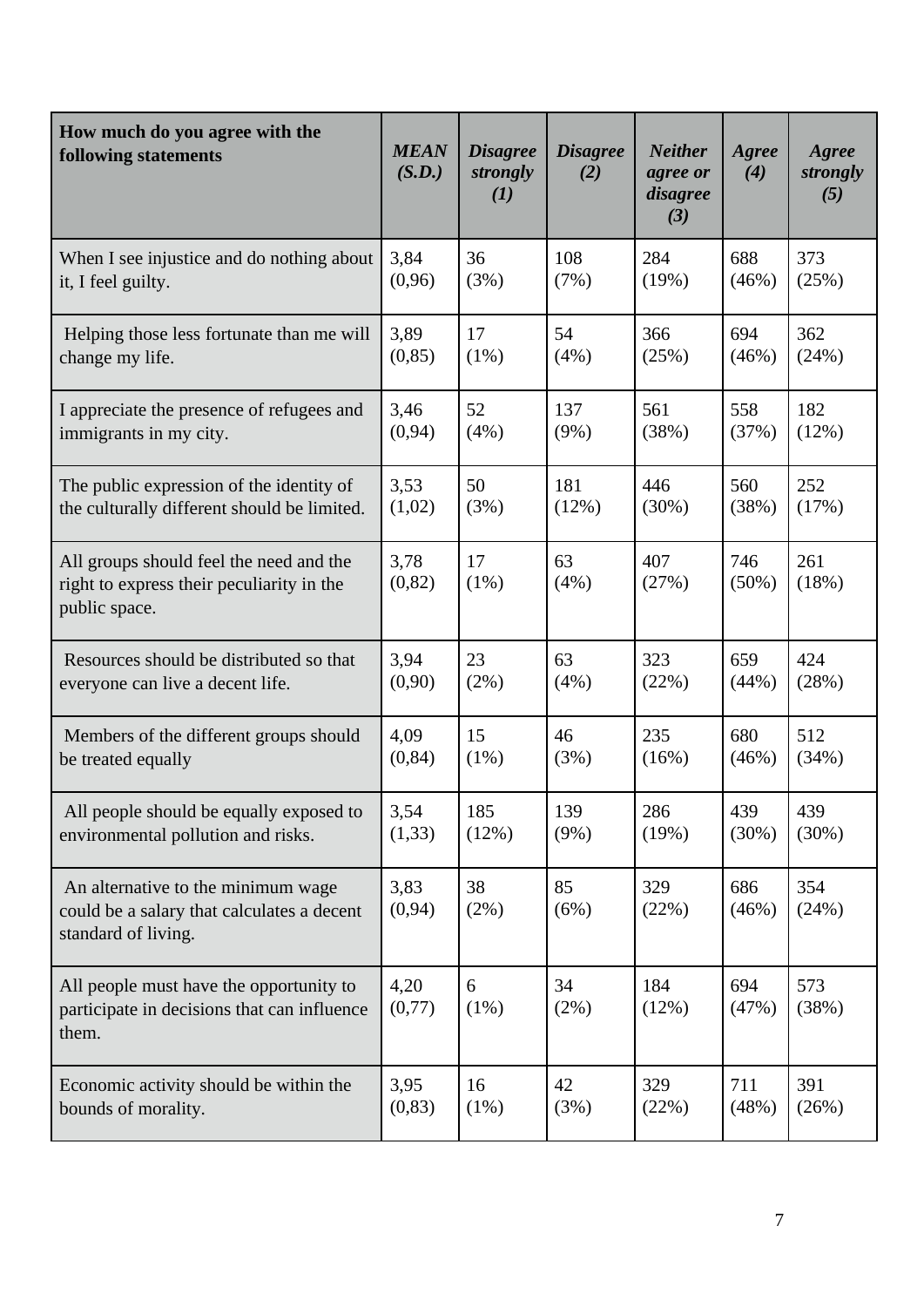| How much do you agree with the<br>following statements                                                                      | <b>MEAN</b><br>(S.D.) | <b>Disagree</b><br>strongly<br>(I) | <b>Disagree</b><br>(2) | <b>Neither</b><br>agree or<br>disagree<br>(3) | Agree<br>(4) | Agree<br>strongly<br>(5) |
|-----------------------------------------------------------------------------------------------------------------------------|-----------------------|------------------------------------|------------------------|-----------------------------------------------|--------------|--------------------------|
| It is an act of life for me to struggle to                                                                                  | 3,88                  | 17                                 | 43                     | 370                                           | 734          | 326                      |
| build a just and sustainable world.                                                                                         | (0, 82)               | $(1\%)$                            | (3%)                   | (25%)                                         | (49%)        | (22%)                    |
| I can make the difference for a better                                                                                      | 3,91                  | 11                                 | 35                     | 359                                           | 753          | 334                      |
| future.                                                                                                                     | (0,79)                | $(1\%)$                            | (2%)                   | (24%)                                         | $(51\%)$     | (22%)                    |
| I feel that we have to claim the common<br>good through our active action on an<br>individual and collective level.         | 4,01<br>(0,77)        | 10<br>$(1\%)$                      | 34<br>(2%)             | 268<br>(18%)                                  | 794<br>(53%) | 381<br>(26%)             |
| The marginalized people must have their                                                                                     | 3,93                  | 14                                 | 44                     | 319                                           | 761          | 350                      |
| own voice in public affairs.                                                                                                | (0, 81)               | $(1\%)$                            | (3%)                   | (21%)                                         | $(51\%)$     | (24%)                    |
| The interests of today's generations<br>should not be at stake for those who will<br>be born after 50 years.                | 3,66<br>(1,08)        | 66<br>(4%)                         | 149<br>$(10\%)$        | 366<br>(25%)                                  | 549<br>(37%) | 358<br>(24%)             |
| We must respect the cultural heritage of                                                                                    | 4,23                  | 10                                 | 41                     | 169                                           | 643          | 629                      |
| others as well as ours.                                                                                                     | (0, 81)               | $(1\%)$                            | (3%)                   | $(11\%)$                                      | (43%)        | (42%)                    |
| The right to the goods of nature belongs                                                                                    | 4,05                  | 18                                 | 65                     | 266                                           | 620          | 522                      |
| to everyone.                                                                                                                | (0,90)                | $(1\%)$                            | (4%)                   | (18%)                                         | (42%)        | (35%)                    |
| Economic prosperity is not an indicator of<br>the wealth we hold, but how well this<br>wealth is distributed in a fair way. | 3,86<br>(0, 88)       | 20<br>$(1\%)$                      | 68<br>(5%)             | 372<br>(25%)                                  | 661<br>(44%) | 367<br>(25%)             |
| When I buy products that I like at<br>affordable prices, I do not care about<br>where they come from.                       | 3,02<br>(1,19)        | 174<br>(12%)                       | 356<br>(24%)           | 381<br>(25%)                                  | 417<br>(28%) | 162<br>(11%)             |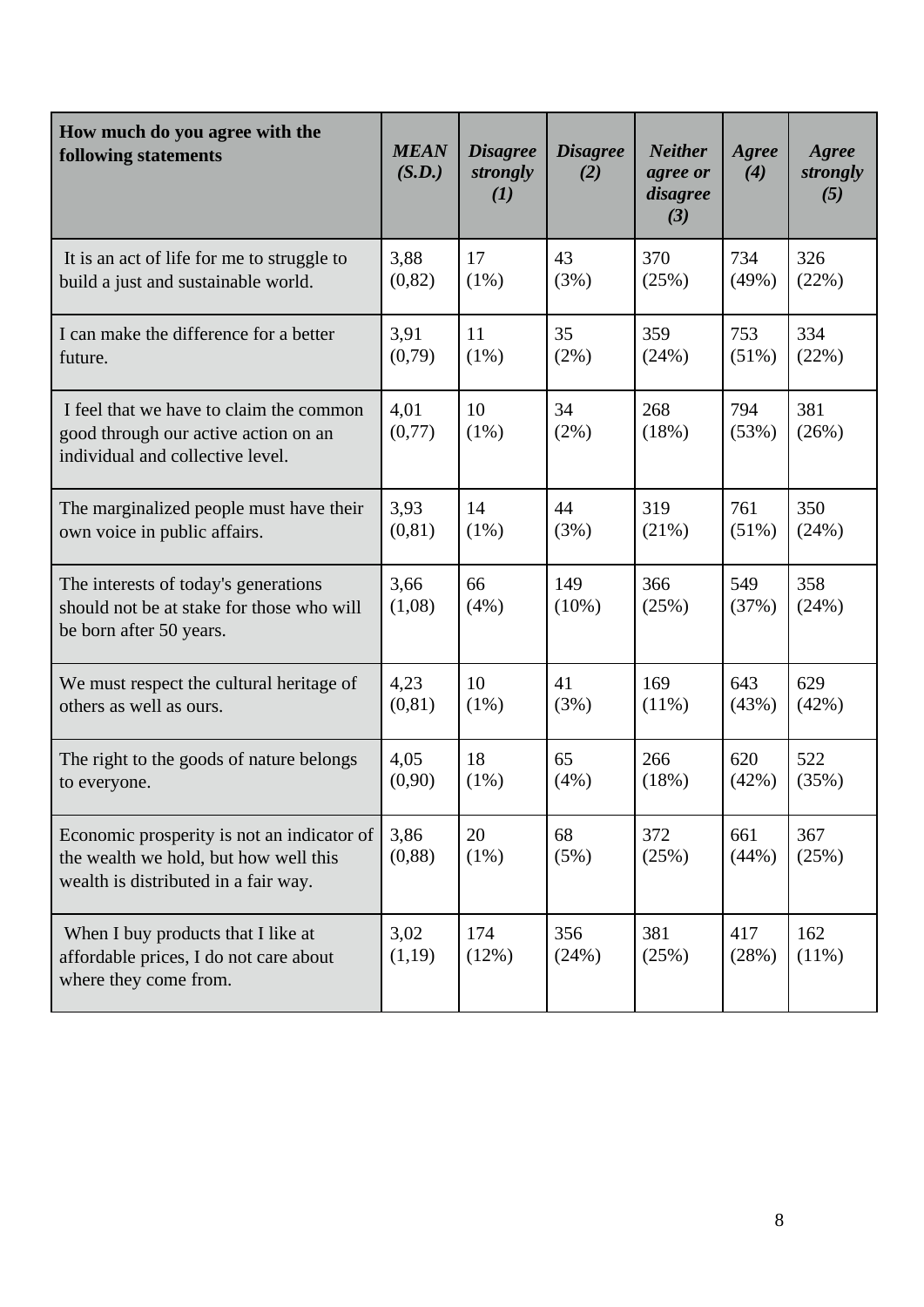| How much do you agree with the<br>following statements                                                                        | <b>MEAN</b><br>(S.D.) | <b>Disagree</b><br>strongly<br>$\mathcal{L}(I)$ | <b>Disagree</b><br>(2) | <b>Neither</b><br>agree or<br>disagree<br>(3) | Agree<br>(4) | Agree<br>strongly<br>(5) |
|-------------------------------------------------------------------------------------------------------------------------------|-----------------------|-------------------------------------------------|------------------------|-----------------------------------------------|--------------|--------------------------|
| Teaching is more a moral and active<br>engagement than acquiring the<br>knowledge and skills required in the<br>labor market. | 3,58<br>(1,00)        | 54<br>(4%)                                      | 152<br>$(10\%)$        | 397<br>(27%)                                  | 642<br>(43%) | 243<br>(16%)             |
| I believe that learners are not able to go                                                                                    | 2,83                  | 209                                             | 387                    | 428                                           | 376          | 87                       |
| through their own path of learning.                                                                                           | (1,13)                | (14%)                                           | (26%)                  | (29%)                                         | (25%)        | (6%)                     |
| I believe that learners cannot change the                                                                                     | 2,23                  | 473                                             | 500                    | 269                                           | 193          | 53                       |
| world.                                                                                                                        | (1,13)                | (32%)                                           | (33%)                  | (18%)                                         | (13%)        | (4%)                     |
| I believe that learners need skills that<br>go far beyond what they have learned at<br>school.                                | 4,00<br>(0, 84)       | 16<br>$(1\%)$                                   | 51<br>(3%)             | 279<br>(19%)                                  | 713<br>(48%) | 430<br>(29%)             |
| I believe that learners love learning but                                                                                     | 3,78                  | 26                                              | 96                     | 381                                           | 664          | 323                      |
| are oppressed with sterile knowledge.                                                                                         | (0,92)                | (2%)                                            | (6%)                   | (26%)                                         | (44%)        | (22%)                    |
| I believe that learners have a voice and                                                                                      | 4,19                  | 12                                              | 24                     | 209                                           | 675          | 571                      |
| should be heard.                                                                                                              | (0,79)                | $(1\%)$                                         | (2%)                   | (14%)                                         | (45%)        | (38%)                    |
| I believe that learners are empty<br>containers waiting to be filled with<br>knowledge.                                       | 3,40<br>(1,20)        | 131<br>$(9\%)$                                  | 201<br>(14%)           | 401<br>(27%)                                  | 454<br>(30%) | 300<br>(20%)             |
| I believe that learners can make a                                                                                            | 4,16                  | 16                                              | 28                     | 218                                           | 675          | 553                      |
| difference.                                                                                                                   | (0, 82)               | $(1\%)$                                         | (2%)                   | (15%)                                         | (45%)        | (37%)                    |
| I believe that I can get more from my                                                                                         | 3,83                  | 22                                              | 73                     | 378                                           | 677          | 339                      |
| future learners than I can teach them.                                                                                        | (0, 88)               | (2%)                                            | (5%)                   | (25%)                                         | (45%)        | (23%)                    |
| I will do all the best to turn my future<br>learners more independent in their think<br>own learning.                         | 3,99<br>(0, 82)       | 18<br>(1%)                                      | 33<br>(2%)             | 298<br>(20%)                                  | 732<br>(49%) | 409<br>(28%)             |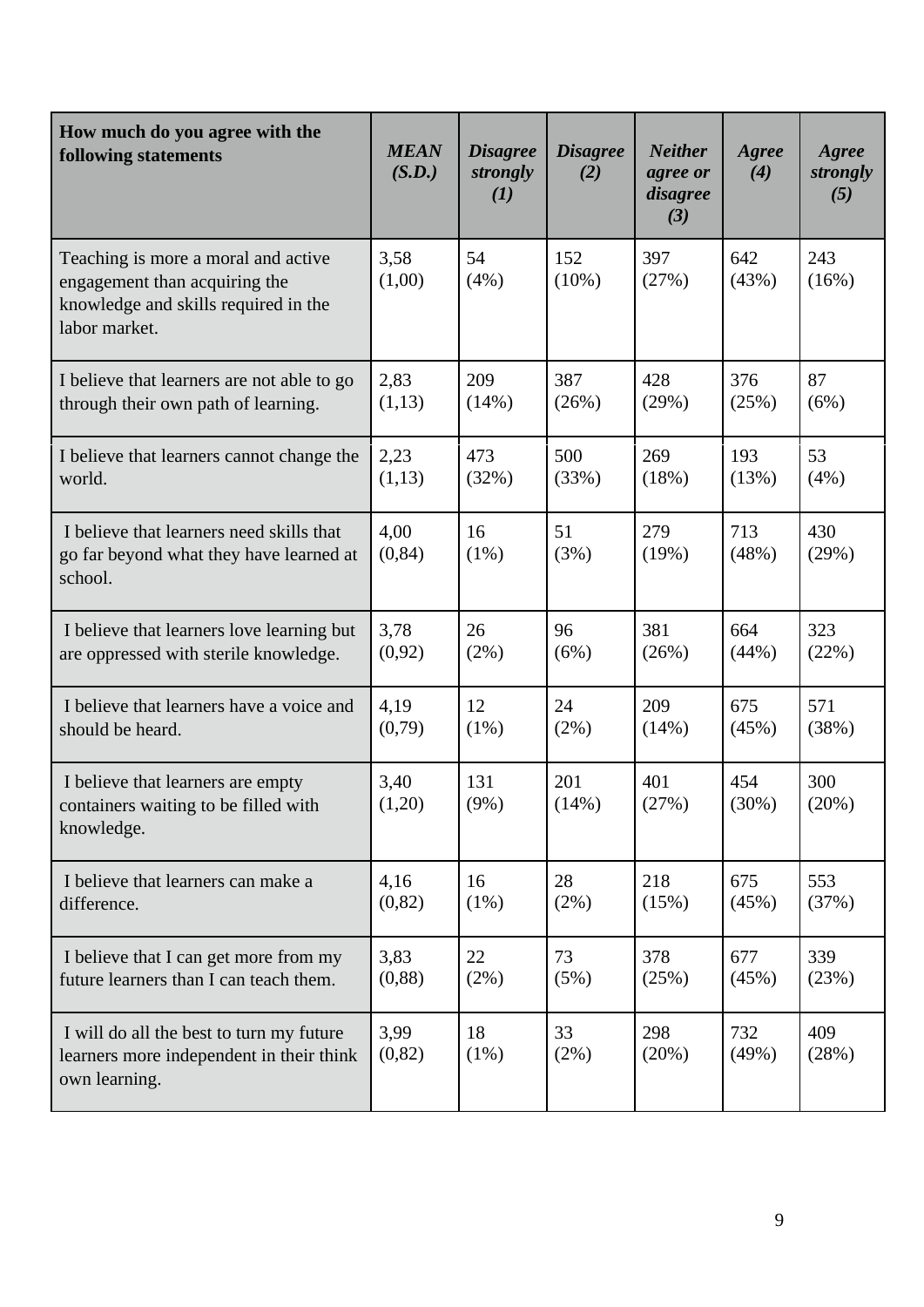| How much do you agree with the<br>following statements                                                       | <b>MEAN</b><br>(S.D.) | <b>Disagree</b><br>strongly<br>(I) | <b>Disagree</b><br>(2) | <b>Neither</b><br>agree or<br>disagree<br>(3) | Agree<br>(4) | Agree<br>strongly<br>(5) |
|--------------------------------------------------------------------------------------------------------------|-----------------------|------------------------------------|------------------------|-----------------------------------------------|--------------|--------------------------|
| I believe that the teacher should fight<br>injustice even at the risk of losing<br>his/her job.              | 3,87<br>(0, 88)       | 19<br>$(1\%)$                      | 56<br>$(4\%)$          | 404<br>(27%)                                  | 636<br>(43%) | 376<br>(25%)             |
| I believe in the advisory role of the<br>teacher.                                                            | 4,00<br>(0, 82)       | 15<br>$(1\%)$                      | 33<br>$(2\%)$          | 302<br>(21%)                                  | 718<br>(48%) | 418<br>(28%)             |
| I believe that the teacher should bring<br>the school to society and society at<br>school.                   | 4,14<br>(0,78)        | 11<br>$(1\%)$                      | 16<br>$(1\%)$          | 247<br>(17%)                                  | 692<br>(46%) | 523<br>(35%)             |
| I believe that the teacher should talk to<br>his/her learners about the causes of an<br>unsustainable world. | 3,94<br>(0, 82)       | 14<br>$(1\%)$                      | 36<br>(2%)             | 352<br>(24%)                                  | 706<br>(47%) | 383<br>(26%)             |
| I believe that the teacher should aim to<br>teach the transformation of self and<br>society.                 | 4,02<br>(0,78)        | 11<br>$(1\%)$                      | 21<br>$(1\%)$          | 307<br>(21%)                                  | 734<br>(49%) | 418<br>(28%)             |
| I believe that the teacher should see the<br>curriculum as a fixed and prescribed<br>package of knowledge.   | 3,52<br>(1,11)        | 84<br>(6%)                         | 196<br>(13%)           | 367<br>(25%)                                  | 552<br>(37%) | 290<br>(19%)             |

| Does your Faculty have the                                                                 | <b>YES</b>    | N <sub>O</sub>                |
|--------------------------------------------------------------------------------------------|---------------|-------------------------------|
| following?                                                                                 | (1)           | $\boldsymbol{\left(0\right)}$ |
| Its own written statement about the                                                        | 1190          | 242                           |
| use of ICT                                                                                 | (83%)         | (17%)                         |
| Its own written statement<br>specifically about the use of ICT for<br>pedagogical purposes | 1286<br>(87%) | 199<br>(13%)                  |
| A policy and actions to use ICT for<br>teaching and learning in specific<br>subjects       | 1287<br>(88%) | 170<br>(12%)                  |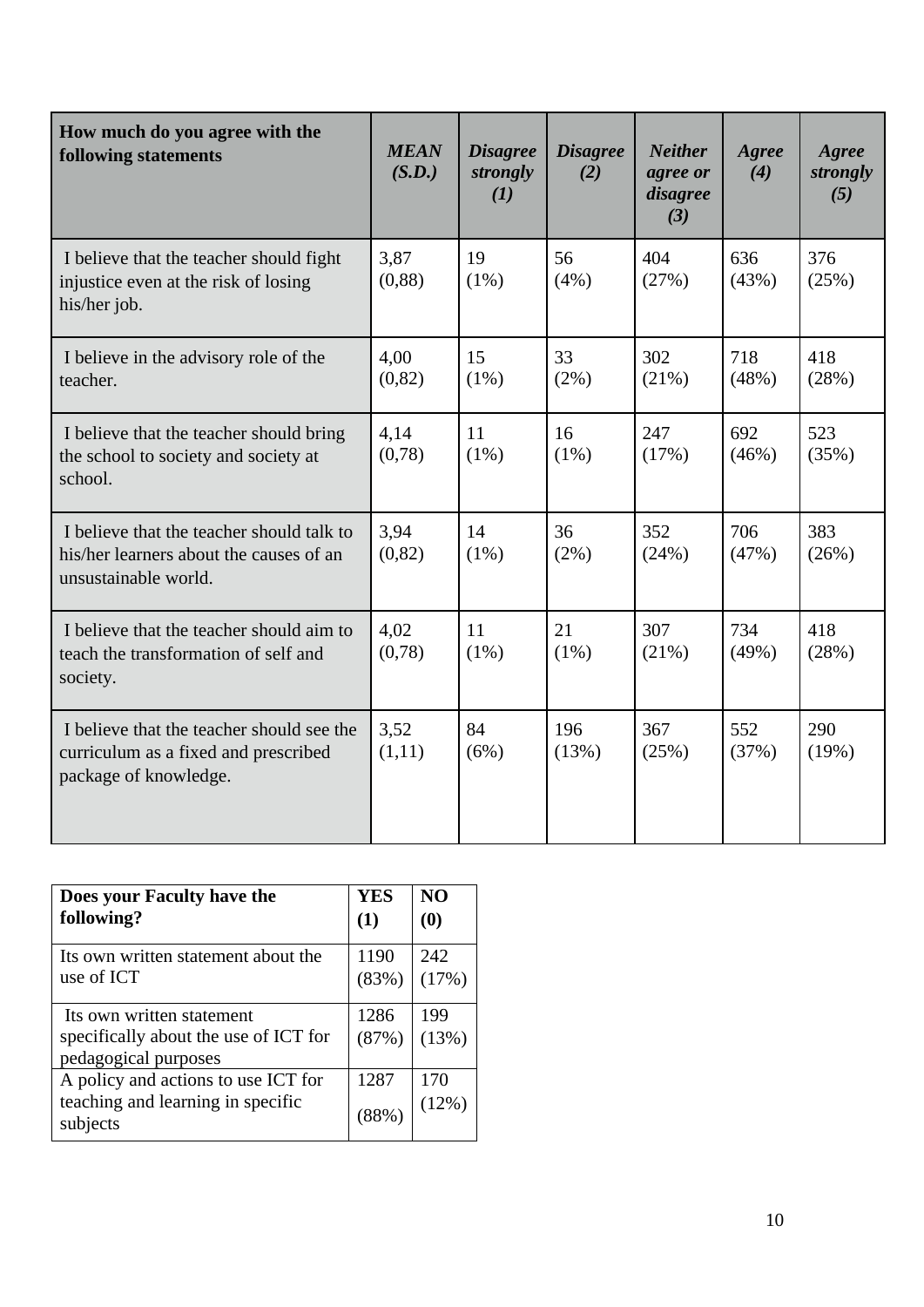| Regular discussions with students      | 1094     | 403   |
|----------------------------------------|----------|-------|
| and teaching staff about ICT use for   | (73%)    | (27%) |
| pedagogical purposes                   |          |       |
| A specific policy or programme to      | 1073     | 358   |
| prepare students for responsible       | (75%)    | (25%) |
| internet behaviour                     |          |       |
| A specific policy about using social   | 984      | 437   |
| networks (Facebook, etc.) in           | $(69\%)$ | (31%) |
| teaching and learning                  |          |       |
| A specific policy to promoting         | 698      | 729   |
| cooperation and collaboration among    | (49%)    | (51%) |
| teachers                               |          |       |
| Scheduled time for students and        | 1080     | 363   |
| teachers to meet to share, evaluate or | (75%)    | (25%) |
| develop instructional materials and    |          |       |
| approaches                             |          |       |

| How often do you use the following       | <b>MEAN</b> | <b>Never</b> | A few times | <b>Monthly</b> | Weekly                  |
|------------------------------------------|-------------|--------------|-------------|----------------|-------------------------|
| ICT devices in your studies?             | (S.D.)      | $\mathbf{1}$ | a year 2    | 3              | $\overline{\mathbf{4}}$ |
| Interactive whiteboards                  | 2,52        | 477          | 238         | 302            | 479                     |
|                                          | (1,24)      | (32%)        | (16%)       | (20%)          | (32%)                   |
| Video conferencing systems               | 2,34        | 559          | 260         | 283            | 390                     |
|                                          | (1,22)      | (38%)        | (17%)       | (19%)          | (26%)                   |
| Learning Management Systems (Moodle      | 2,64        | 378          | 253         | 381            | 477                     |
| etc)                                     | (1,17)      | (25%)        | (17%)       | (26%)          | (32%)                   |
| Digital photo cameras (including editing | 2,83        | 252          | 302         | 390            | 547                     |
| software)                                | (1,10)      | (17%)        | (20%)       | (26%)          | (37%)                   |
| Word processing (e.g., Word)             | 3,34        | 90           | 155         | 401            | 849                     |
|                                          | (0, 89)     | (6%)         | $(10\%)$    | (27%)          | (57%)                   |
| Databases (e.g., Access)                 | 2,81        | 325          | 206         | 384            | 578                     |
|                                          | (1,17)      | (22%)        | (14%)       | (26%)          | (38%)                   |
| Spreadsheets (e.g., Excel)               | 3,06        | 168          | 237         | 420            | 667                     |
|                                          | (1,03)      | $(11\%)$     | (16%)       | (28%)          | (45%)                   |
| Graphics (e.g., Paint, Photoshop)        | 2,83        | 273          | 268         | 388            | 556                     |
|                                          | (1,12)      | (19%)        | (18%)       | (26%)          | (37%)                   |
| Multimedia authoring software            | 2,62        | 384          | 257         | 373            | 465                     |
|                                          | (1,18)      | (26%)        | (18%)       | (25%)          | (31%)                   |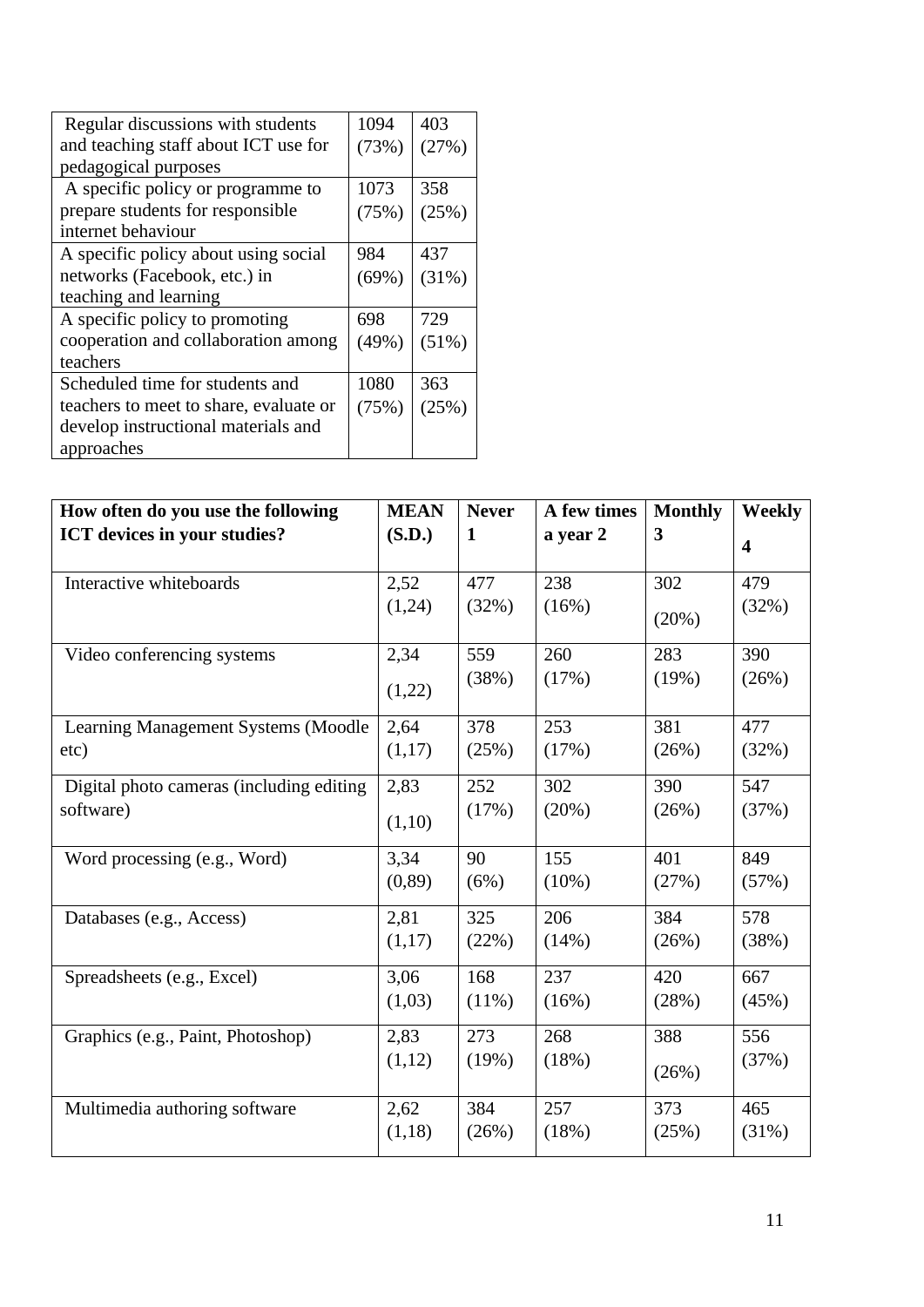| Presentation software (e.g., PowerPoint) | 3,35   | 43    | 143      | 551   | 754      |
|------------------------------------------|--------|-------|----------|-------|----------|
|                                          | (0,77) | (3%)  | $(10\%)$ | (37%) | $(50\%)$ |
| Internet                                 | 3,60   | 49    | 66       | 321   | 1051     |
|                                          | (0,73) | (3%)  | (4%)     | (22%) | $(71\%)$ |
| Concept mapping (e.g. Kidspiration,      | 2,44   | 514   | 215      | 308   | 423      |
| Inspiration)                             | (1,24) | (35%) | (15%)    | (21%) | (29%)    |
| Publishing software (e.g., Publisher)    | 2,28   | 610   | 208      | 271   | 373      |
|                                          | (1,24) | (42%) | (14%)    | (19%) | (25%)    |
| Email                                    | 3,52   | 45    | 86       | 415   | 948      |
|                                          | (0,74) | (3%)  | (6%)     | (28%) | (63%)    |
| Wikis                                    | 3,00   | 270   | 153      | 342   | 693      |
|                                          | (1,15) | (19%) | (11%)    | (23%) | (47%)    |
| <b>Blogs</b>                             | 2,80   | 348   | 191      | 344   | 590      |
|                                          | (1,20) | (24%) | (13%)    | (23%) | $(40\%)$ |
| Forums                                   | 2,76   | 355   | 189      | 382   | 545      |
|                                          | (1,19) | (24%) | (13%)    | (26%) | (37%)    |
| Communication (e.g. Skype or similar)    | 3,03   | 258   | 175      | 301   | 730      |
|                                          | (1,15) | (18%) | (12%)    | (20%) | $(50\%)$ |
| Programming languages (e.g., Logo, C)    | 2,35   | 569   | 214      | 248   | 411      |
|                                          | (1,26) | (39%) | (15%)    | (17%) | (29%)    |
| Modeling software (e.g., Model-It,       | 2,05   | 731   | 199      | 200   | 299      |
| Stella)                                  | (1,22) | (51%) | (14%)    | (14%) | (21%)    |
| Microworlds/Simulations                  | 2,25   | 639   | 187      | 227   | 383      |
|                                          | (1,27) | (44%) | (13%)    | (16%) | (27%)    |
| Others: Auto-cad, Cloud, Plaxis          | 1,87   | 931   | 69       | 150   | 298      |
|                                          | (1,25) | (64%) | (5%)     | (10%) | (21%)    |
|                                          |        |       |          |       |          |

| How do the following adversely<br>affected ICT use in your studies? | <b>MEAN</b><br>(S.D.) | Not at all   | A little     | <b>Partially</b> | A lot        |
|---------------------------------------------------------------------|-----------------------|--------------|--------------|------------------|--------------|
| Faculty computers out of date and/or<br>needing repair.             | 2,76<br>(0,97)        | 176<br>(12%) | 385<br>(26%) | 532<br>(36%)     | 387<br>(26%) |
| Insufficient number of Internet<br>connected computers.             | 2,77                  | 194<br>(13%) | 348<br>(24%) | 550<br>(37%)     | 389          |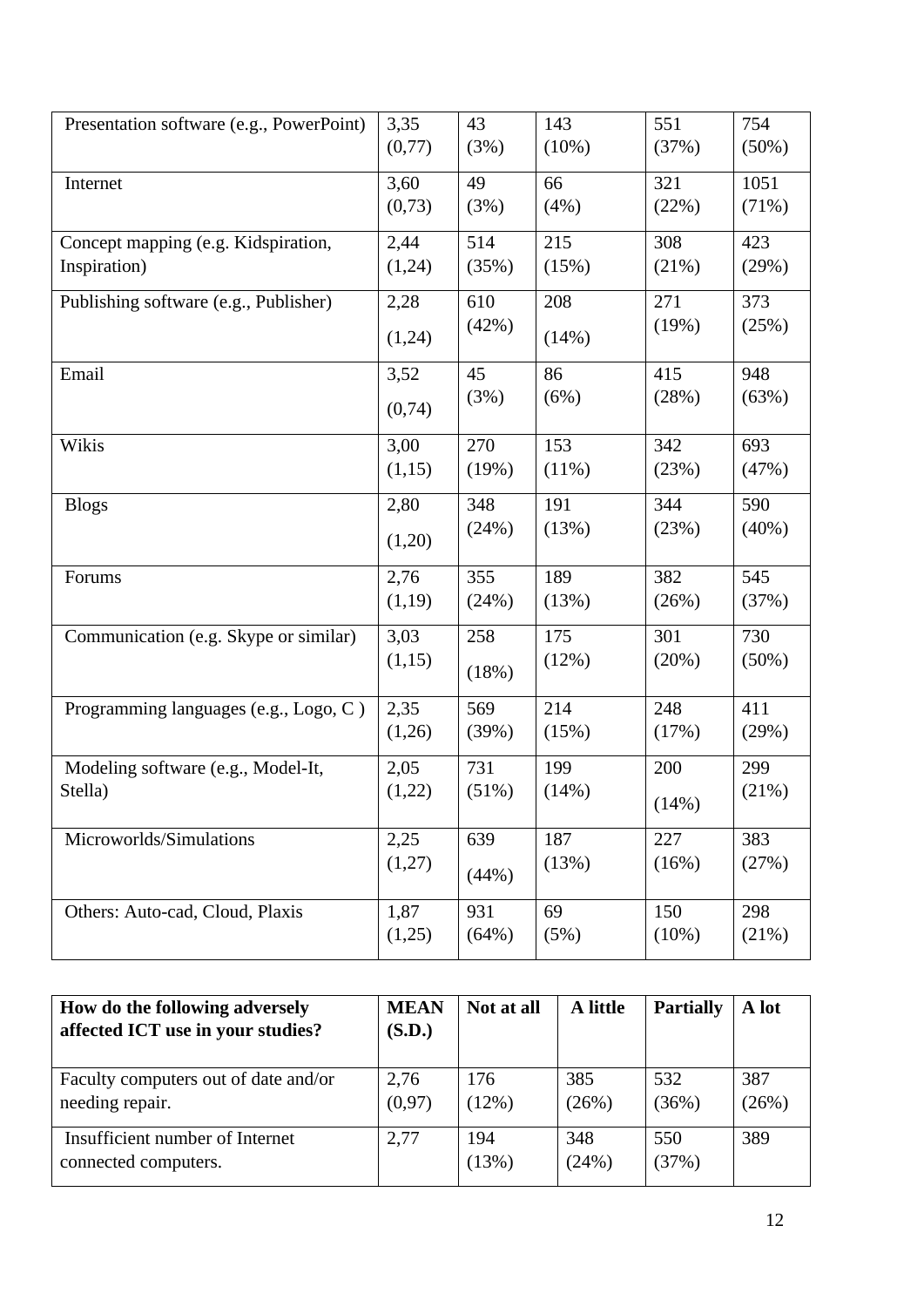|                                                                                                | (0,98)         |              |              |              | (26%)        |
|------------------------------------------------------------------------------------------------|----------------|--------------|--------------|--------------|--------------|
| Insufficient Internet bandwidth or speed.                                                      | 3,00           | 117          | 305          | 518          | 544          |
|                                                                                                | (0, 94)        | $(8\%)$      | (20%)        | (35%)        | (37%)        |
| Insufficient number of interactive                                                             | 2,54           | 281          | 392          | 541          | 267          |
| whiteboards                                                                                    | (0,99)         | (19%)        | (27%)        | (36%)        | (18%)        |
| Insufficient number of computers.                                                              | 2,65           | 242          | 367          | 553          | 327          |
|                                                                                                | (1,00)         | (16%)        | (25%)        | (37%)        | (22%)        |
| Insufficient number of                                                                         | 2,60           | 266          | 395          | 511          | 322          |
| laptops/notebooks                                                                              | (1,01)         | (18%)        | (26%)        | (34%)        | (22%)        |
| Lack of adequate skills of students                                                            | 2,76           | 154          | 416          | 553          | 366          |
|                                                                                                | (0, 94)        | $(10\%)$     | (28%)        | (37%)        | (25%)        |
| Insufficient technical support for                                                             | 2,73           | 159          | 429          | 555          | 343          |
| students                                                                                       | (0,93)         | $(11\%)$     | (29%)        | (37%)        | (23%)        |
| Insufficient pedagogical support for                                                           | 2,62           | 227          | 417          | 539          | 304          |
| students                                                                                       | (0,98)         | (15%)        | (28%)        | (36%)        | (21%)        |
| Lack of adequate content/material for                                                          | 2,65           | 229          | 390          | 545          | 323          |
| teaching                                                                                       | (0,99)         | (15%)        | (26%)        | (37%)        | (22%)        |
| Lack of content in national language                                                           | 2,41           | 314          | 478          | 468          | 227          |
|                                                                                                | (0,98)         | (21%)        | (32%)        | (32%)        | (15%)        |
| Too difficult to integrate ICT use into                                                        | 2,44           | 280          | 471          | 527          | 199          |
| the curriculum                                                                                 | (0,95)         | (19%)        | (32%)        | (36%)        | (13%)        |
| Lack of pedagogical models on how to                                                           | 2,49           | 243          | 494          | 532          | 218          |
| use ICT for learning                                                                           | (0,93)         | (16%)        | (33%)        | (36%)        | (15%)        |
| Using ICT in teaching and learning not                                                         | 2,31           | 413          | 396          | 470          | 199          |
| being a goal in our Faculty.                                                                   | (1,02)         | (28%)        | (27%)        | (32%)        | (13%)        |
| Lack of trained instructors                                                                    | 2,54           | 231          | 463          | 540          | 243          |
|                                                                                                | (0, 94)        | (16%)        | (31%)        | (37%)        | (16%)        |
| Lack of appropriate course content and                                                         | 2,60           | 208          | 437          | 572          | 258          |
| instructional programs.                                                                        | (0,93)         | (14%)        | (30%)        | (39%)        | (17%)        |
| Lack of motivation of the teacher<br>educators concerning the use of ICTs in<br>their classes. | 2,45<br>(0,98) | 300<br>(20%) | 436<br>(30%) | 516<br>(35%) | 223<br>(15%) |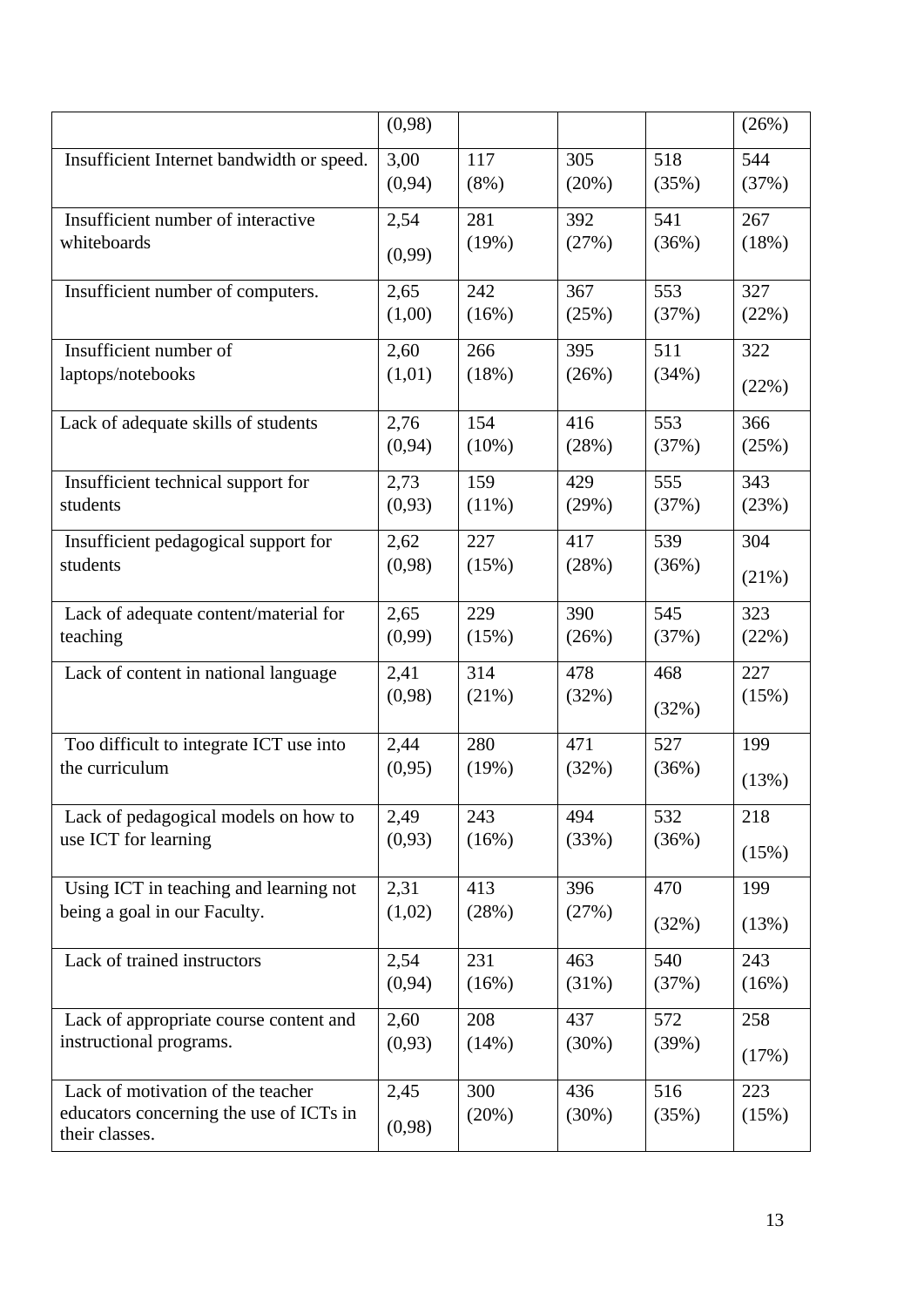| Lack of students' motivation concerning    | 2,55    | 237   | 461   | 511   | 268   |
|--------------------------------------------|---------|-------|-------|-------|-------|
| the use of ICTs in their courses and their | (0, 97) | (16%) | (31%) | (35%) | (18%) |
| future classes.                            |         |       |       |       |       |
| Lack of good role models for prospective   | 2,52    | 244   | 450   | 524   | 237   |
| teachers.                                  | (0,95)  | (17%) | (31%) | (36%) | (16%) |
|                                            |         |       |       |       |       |
| Limited understanding on how to            | 2,61    | 199   | 438   | 578   | 263   |
| integrate ICT into teaching                | (0,93)  | (13%) | (30%) | (39%) | (18%) |
|                                            |         |       |       |       |       |
| Lack of software or websites that          | 2,64    | 219   | 379   | 550   | 299   |
| support teaching and learning              | (0,97)  | (15%) | (26%) | (38%) | (21%) |
|                                            |         |       |       |       |       |

| What importance do you attach to the     | <b>MEAN</b> | N <sub>0</sub> | <b>Of little</b> | Quite good | Very good  |
|------------------------------------------|-------------|----------------|------------------|------------|------------|
| following?                               | (S.D.)      | importance     | importance       | importance | importance |
|                                          |             | at all         |                  |            |            |
| Better access to technological equipment | 3,22        | 53             | 129              | 741        | 564        |
|                                          | (0,75)      | (3%)           | $(9\%)$          | $(50\%)$   | (38%)      |
| Reliability of equipment                 | 3,26        | 13             | 173              | 714        | 587        |
|                                          | (0,69)      | $(1\%)$        | (12%)            | (48%)      | (39%)      |
| Availability of high quality equipment   | 3,20        | 16             | 212              | 723        | 534        |
|                                          | (0,71)      | $(1\%)$        | (14%)            | (49%)      | (36%)      |
| Training/courses in pedagogical use of   | 3,20        | 14             | 189              | 769        | 511        |
| <b>ICT</b>                               | (0,69)      | $(1\%)$        | (13%)            | (52%)      | (34%)      |
| Pedagogical ICT-support (e.g. "hotline") | 3,08        | 19             | 270              | 767        | 430        |
|                                          | (0,72)      | $(1\%)$        | (18%)            | (52%)      | (29%)      |
| Technological hands-on training/courses  | 3,19        | 15             | 192              | 766        | 510        |
|                                          | (0,69)      | $(1\%)$        | (13%)            | (52%)      | (34%)      |
| Technological support (e.g. "hotline")   | 3,10        | 23             | 247              | 768        | 443        |
|                                          | (0,72)      | $(1\%)$        | (17%)            | (52%)      | (30%)      |
| Policies on using ICT across curriculum  | 3,09        | 52             | 223              | 757        | 454        |
|                                          | (0,77)      | (3%)           | (15%)            | (51%)      | (31%)      |
| Time to prepare, explore and develop     | 3,18        | 14             | 193              | 790        | 484        |
|                                          | (0,68)      | $(1\%)$        | (13%)            | (53%)      | (33%)      |
| Task related incentives (salary,         | 3,07        | 43             | 261              | 726        | 453        |
| promotion etc.)                          | (0,77)      | (3%)           | (18%)            | (49%)      | (30%)      |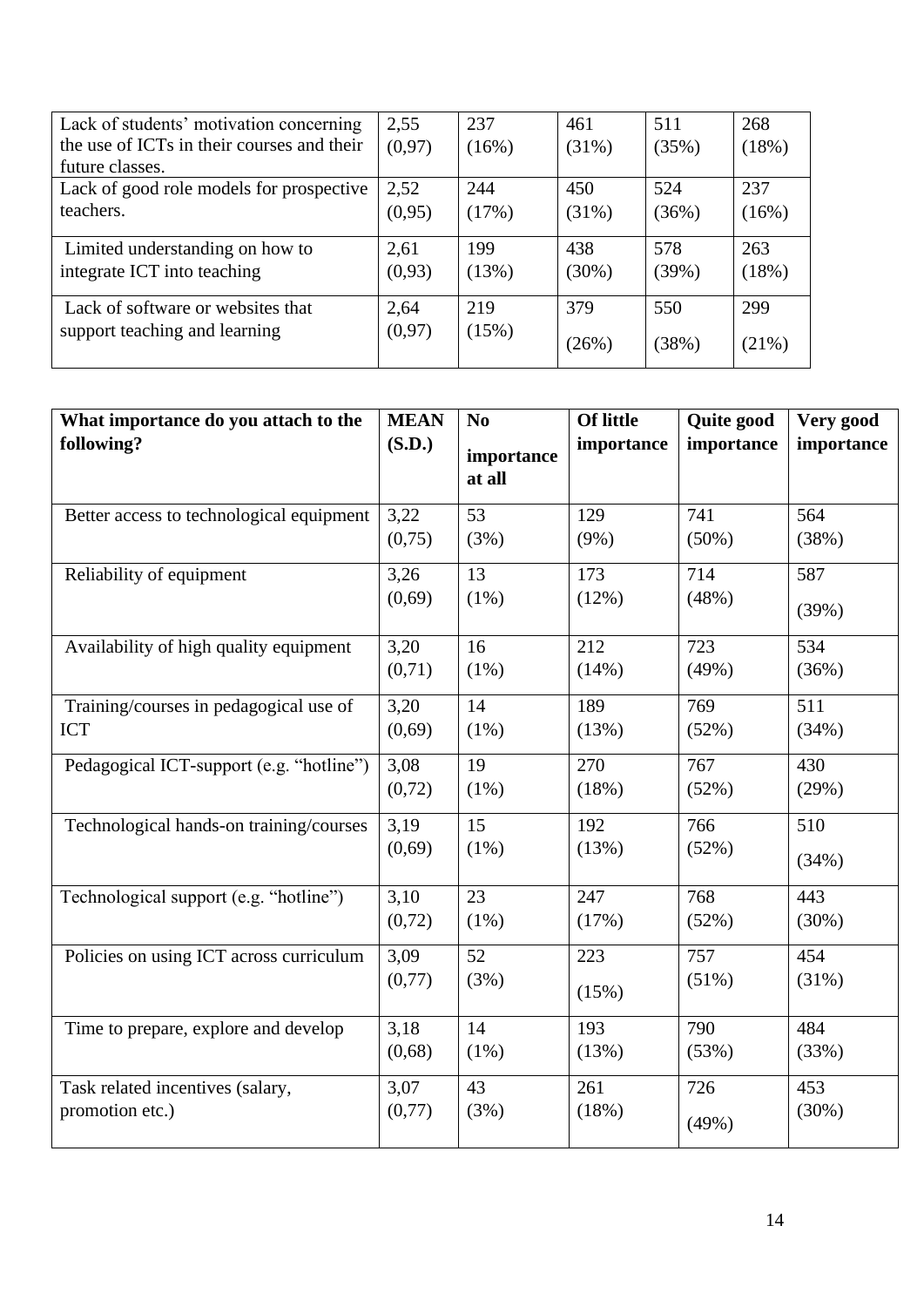| Other (please specify below): | 2,10          | 761   | 88      | 298   | 303      |
|-------------------------------|---------------|-------|---------|-------|----------|
|                               | ີດ⊂`<br>1, 2J | (52%) | $(6\%)$ | (21%) | $(21\%)$ |

# **ICT COORDINATORS SURVEY**

| Rate the extent to which you have done<br>the following                                                                                                    | <b>MEAN</b><br>(S.D.) | Not at<br>all<br>(1) | $\boldsymbol{To}$ $\boldsymbol{a}$<br>slight<br>extent<br>(2) | $\boldsymbol{To}$ $\boldsymbol{a}$<br>moderate<br>extent<br>(3) | $\boldsymbol{To}$ $\boldsymbol{a}$<br>large<br>extent | To a<br>great<br>extent |
|------------------------------------------------------------------------------------------------------------------------------------------------------------|-----------------------|----------------------|---------------------------------------------------------------|-----------------------------------------------------------------|-------------------------------------------------------|-------------------------|
| I have learned to use interactive methods<br>enabled by ICTs to discuss local<br>environmental and social issues.                                          | 2,95<br>(0, 82)       | 86<br>(5%)           | 365<br>(20%)                                                  | 954<br>(52%)                                                    | 376<br>(21%)                                          | 34<br>$(2\%)$           |
| I have learned to use ICTs to engage my<br>learners in studying local and global issues.                                                                   | 3,00<br>(0, 82)       | 68<br>$(4\%)$        | 352<br>(19%)                                                  | 946<br>(52%)                                                    | 401<br>(22%)                                          | 48<br>(3%)              |
| I have learned to use ICTs in ways that<br>could strengthen my learners' participation<br>in activities outside the classroom.                             | 2,71<br>(0,52)        | 62<br>(3%)           | 398<br>(22%)                                                  | 1355<br>(75%)                                                   | $\Omega$<br>$(0\%)$                                   | $\Omega$<br>$(0\%)$     |
| I have used ICTs in ways that could<br>enhance my learners' knowledge on local<br>problems.                                                                | 3,01<br>(0, 81)       | 64<br>(4%)           | 347<br>(19%)                                                  | 949<br>(52%)                                                    | 411<br>(23%)                                          | 43<br>$(2\%)$           |
| I have learned to use various learning<br>resources that cut across issues related to<br>sustainable development with the support<br>of ICT <sub>s</sub> . | 3,04<br>(0,82)        | 68<br>(4%)           | 329<br>(18%)                                                  | 917<br>$(51\%)$                                                 | 458<br>(25%)                                          | 43<br>(2%)              |
| I have learned to use my learners' life<br>experiences to develop their knowledge<br>and skills in using ICTs.                                             | 3,07<br>(0, 80)       | 55<br>(3%)           | 322<br>(18%)                                                  | 904<br>$(50\%)$                                                 | 498<br>(27%)                                          | 35<br>$(2\%)$           |
| I have learned to use ICTs as a means to<br>integrate my learners' life experiences on<br>tackling sustainability issues, such as<br>climate change.       | 2,90<br>(0, 84)       | 105<br>(6%)          | 392<br>(21%)                                                  | 929<br>(51%)                                                    | 358<br>(20%)                                          | 30<br>$(2\%)$           |
| I have learned to adjust educational<br>content so that it becomes relevant to my<br>learners' life outside the school.                                    | 3,15<br>(0, 84)       | 60<br>(3%)           | 283<br>(16%)                                                  | 863<br>(48%)                                                    | 548<br>(30%)                                          | 61<br>(3%)              |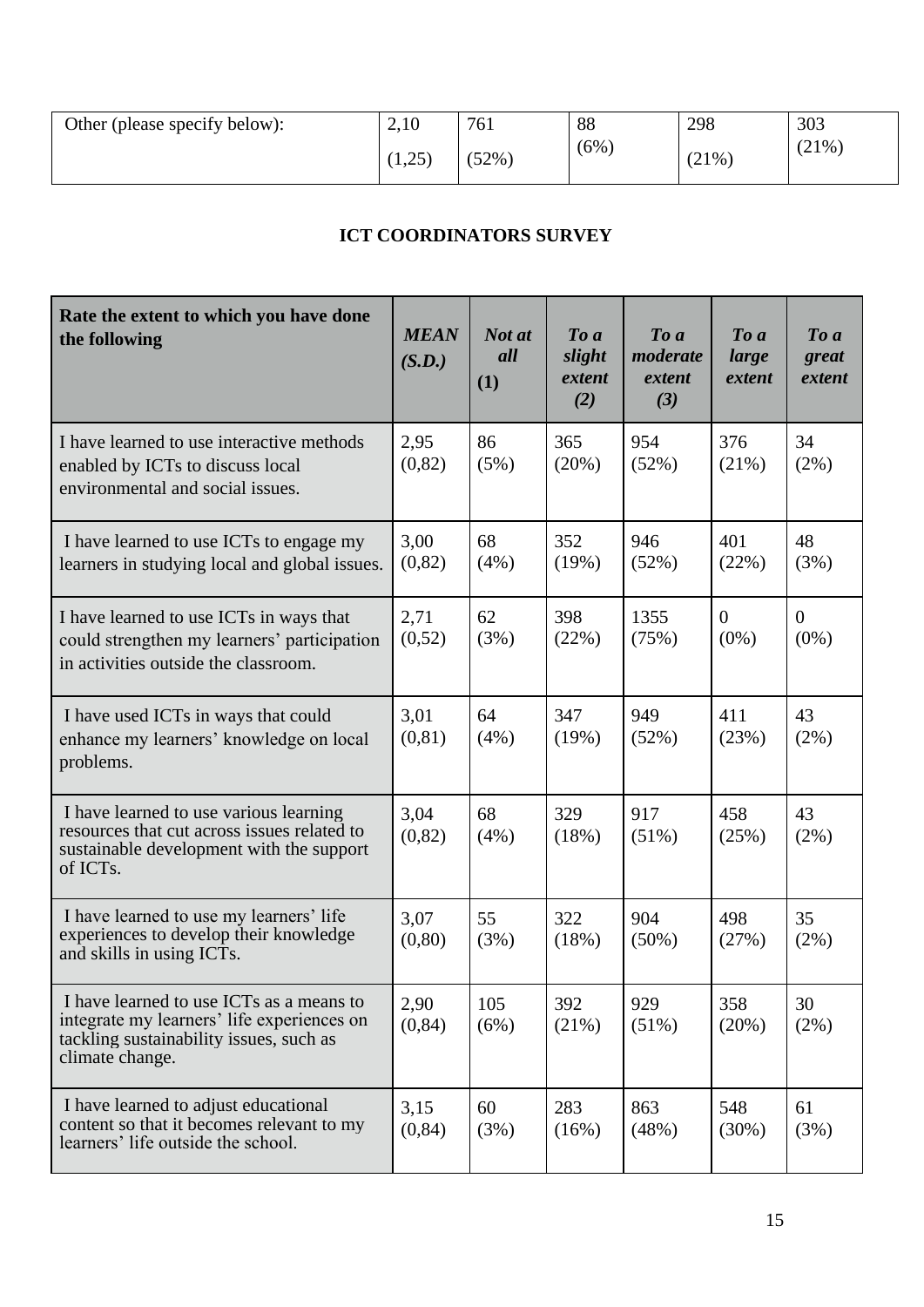| Rate the extent to which you have done<br>the following                                                          | <b>MEAN</b><br>(S.D.) | Not at<br>all<br>$\left(1\right)$ | $\boldsymbol{To}$ $\boldsymbol{a}$<br>slight<br>extent<br>(2) | $\boldsymbol{To}$ a<br>moderate<br>extent<br>(3) | $\boldsymbol{To}$ a<br>large<br>extent | $\boldsymbol{To}$ a<br>great<br>extent |
|------------------------------------------------------------------------------------------------------------------|-----------------------|-----------------------------------|---------------------------------------------------------------|--------------------------------------------------|----------------------------------------|----------------------------------------|
| I have used ICTs in ways that could<br>promote my learners' active involvement<br>in solving real-life problems. | 3,11<br>(0, 83)       | 54<br>(3%)                        | 331<br>(18%)                                                  | 845<br>(47%)                                     | 533<br>$(29\%)$                        | 50<br>(3%)                             |

•

| Rate the extent to which you have done<br>the following                                                              | <b>MEAN</b><br>(S.D.) | Not at<br>all(1) | $To\ a$<br>slight<br>extent<br>(2) | $To\ a$<br>moderate<br>extent<br>(3) | $To\ a$<br>large<br>extent<br>(4) | $To\ a$<br>great<br>extent<br>(5) |
|----------------------------------------------------------------------------------------------------------------------|-----------------------|------------------|------------------------------------|--------------------------------------|-----------------------------------|-----------------------------------|
| I like to think over what I have been doing<br>and consider alternative ways of doing<br>things.                     | 3,35<br>(0, 80)       | 25<br>$(2\%)$    | 188<br>$(10\%)$                    | 838<br>(46%)                         | 651<br>(36%)                      | 113<br>(6%)                       |
| I often reflect on my actions to see<br>whether I could have improved on what I<br>did.                              | 3,45<br>(0,76)        | 14<br>$(1\%)$    | 138<br>(7%)                        | 793<br>(44%)                         | 750<br>$(41\%)$                   | 120<br>(7%)                       |
| I often re-appraise my experience so I can<br>learn from it and improve for my next<br>performance.                  | 3,55<br>(0,76)        | 13<br>$(1\%)$    | 116<br>(6%)                        | 692<br>(38%)                         | 846<br>(47%)                      | 148<br>$(8\%)$                    |
| I often step back and reflect on what I am<br>thinking to determine whether I might be<br>missing something.         | 3,44<br>(0,78)        | 18<br>$(1\%)$    | 155<br>$(9\%)$                     | 768<br>(42%)                         | 761<br>(42%)                      | 113<br>(6%)                       |
| I frequently stop to think about where I<br>might be going wrong or right.                                           | 3,36<br>(0,90)        | 69<br>(4% )      | 197<br>(11%)                       | 693<br>(38%)                         | 731<br>$(40\%)$                   | 124<br>(7%)                       |
| As a result of my reflection back I have<br>changed the way of my thinking and<br>behavior.                          | 3,47<br>(0,76)        | 16<br>$(1\%)$    | 137<br>$(8\%)$                     | 752<br>$(41\%)$                      | 794<br>(44%)                      | 116<br>(6%)                       |
| Reflecting on what I was thinking and<br>doing has challenged some of my firmly<br>held ideas, values and practices. | 3,29<br>(0,78)        | 29<br>$(2\%)$    | 197<br>(11%)                       | 899<br>(49%)                         | 606<br>(33%)                      | 84<br>(5%)                        |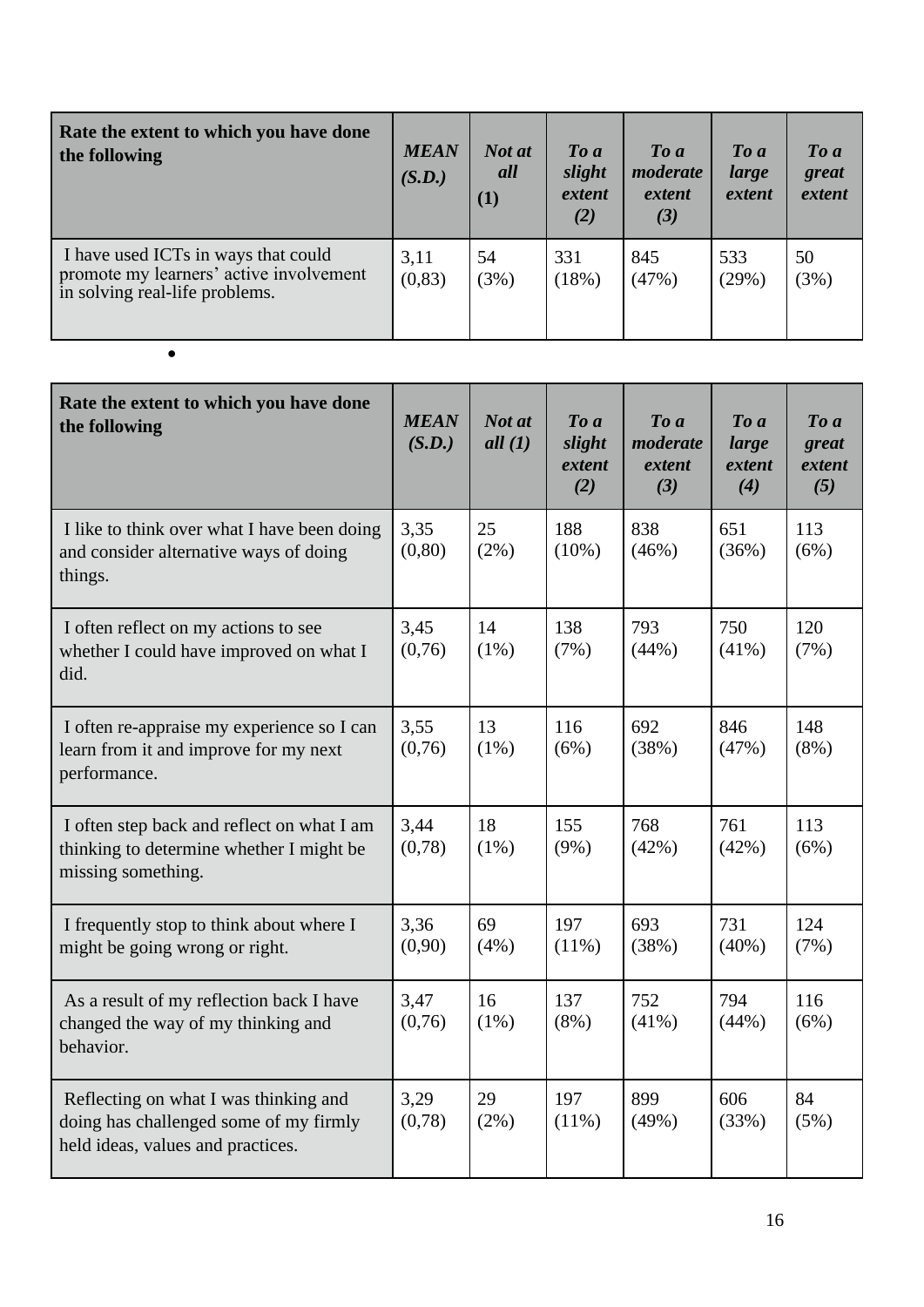| Rate the extent to which you have done<br>the following                                                                             | <b>MEAN</b><br>(S.D.) | Not at<br>all $(1)$ | $To\ a$<br>slight<br>extent<br>(2) | $\boldsymbol{To}$ $\boldsymbol{a}$<br>moderate<br>extent<br>(3) | $\boldsymbol{To}$ $\boldsymbol{a}$<br>large<br>extent<br>(4) | $\boldsymbol{To}$ $\boldsymbol{a}$<br>great<br>extent<br>(5) |
|-------------------------------------------------------------------------------------------------------------------------------------|-----------------------|---------------------|------------------------------------|-----------------------------------------------------------------|--------------------------------------------------------------|--------------------------------------------------------------|
| Reflecting critically on my own values and<br>practices has motivated me to change.                                                 | 3,46<br>(0,78)        | 18<br>$(1\%)$       | 156<br>$(9\%)$                     | 727<br>$(40\%)$                                                 | 801<br>(44%)                                                 | 113<br>(6%)                                                  |
| Thanks to my reflection, I discovered<br>faults in what I had previously believed to<br>be right and re-considered them for change. | 3,44<br>(0,77)        | 18<br>$(1\%)$       | 148<br>$(8\%)$                     | 789<br>(43%)                                                    | 742<br>$(41\%)$                                              | 118<br>(7%)                                                  |
| Reflecting on my previous thoughts,<br>beliefs and practices has motivated me not<br>take things for granted.                       | 3,45<br>(0,77)        | 22<br>$(1\%)$       | 121<br>(7%)                        | 816<br>(45%)                                                    | 727<br>$(40\%)$                                              | 129<br>(7%)                                                  |
| Reflecting critically on other people's<br>actions and behaviors increased my<br>responsibility of their own actions.               | 3,39<br>(0,78)        | 21<br>$(1\%)$       | 166<br>$(9\%)$                     | 809<br>(45%)                                                    | 717<br>(39%)                                                 | 102<br>(6%)                                                  |

| How much do you agree with the<br>following statements                                                | <b>MEAN</b><br>(S.D.) | <b>Disagree</b><br>strongly<br>(I) | <b>Disagree</b><br>(2) | <b>Neither</b><br>agree or<br>disagree<br>(3) | Agree<br>(4)     | Agree<br>strongly<br>(5) |
|-------------------------------------------------------------------------------------------------------|-----------------------|------------------------------------|------------------------|-----------------------------------------------|------------------|--------------------------|
| When I see injustice and do nothing about                                                             | 3,98                  | 28                                 | 82                     | 183                                           | 1122             | 400                      |
| it, I feel guilty.                                                                                    | (0, 80)               | (2%)                               | $(4\%)$                | $(10\%)$                                      | (62%)            | (22%)                    |
| Helping those less fortunate than me will                                                             | 4,02                  | 13                                 | 46                     | 189                                           | 1209             | 358                      |
| change my life.                                                                                       | (0,68)                | $(1\%)$                            | $(2\%)$                | $(10\%)$                                      | (67%)            | (20%)                    |
| I appreciate the presence of refugees and                                                             | 3,08                  | 128                                | 384                    | 612                                           | 591              | 100                      |
| immigrants in my city.                                                                                | (1,02)                | (7%)                               | (21%)                  | (34%)                                         | (33%)            | (5%)                     |
| The public expression of the identity of                                                              | 3,43                  | 34                                 | 266                    | 517                                           | 882              | 115                      |
| the culturally different should be limited.                                                           | (0, 88)               | $(2\%)$                            | (15%)                  | (28%)                                         | (49%)            | (6%)                     |
| All groups should feel the need and the<br>right to express their peculiarity in the<br>public space. | 3,73<br>(0, 81)       | 24<br>(2%)                         | 132<br>(7%)            | 364<br>(20%)                                  | 1090<br>$(60\%)$ | 204<br>$(11\%)$          |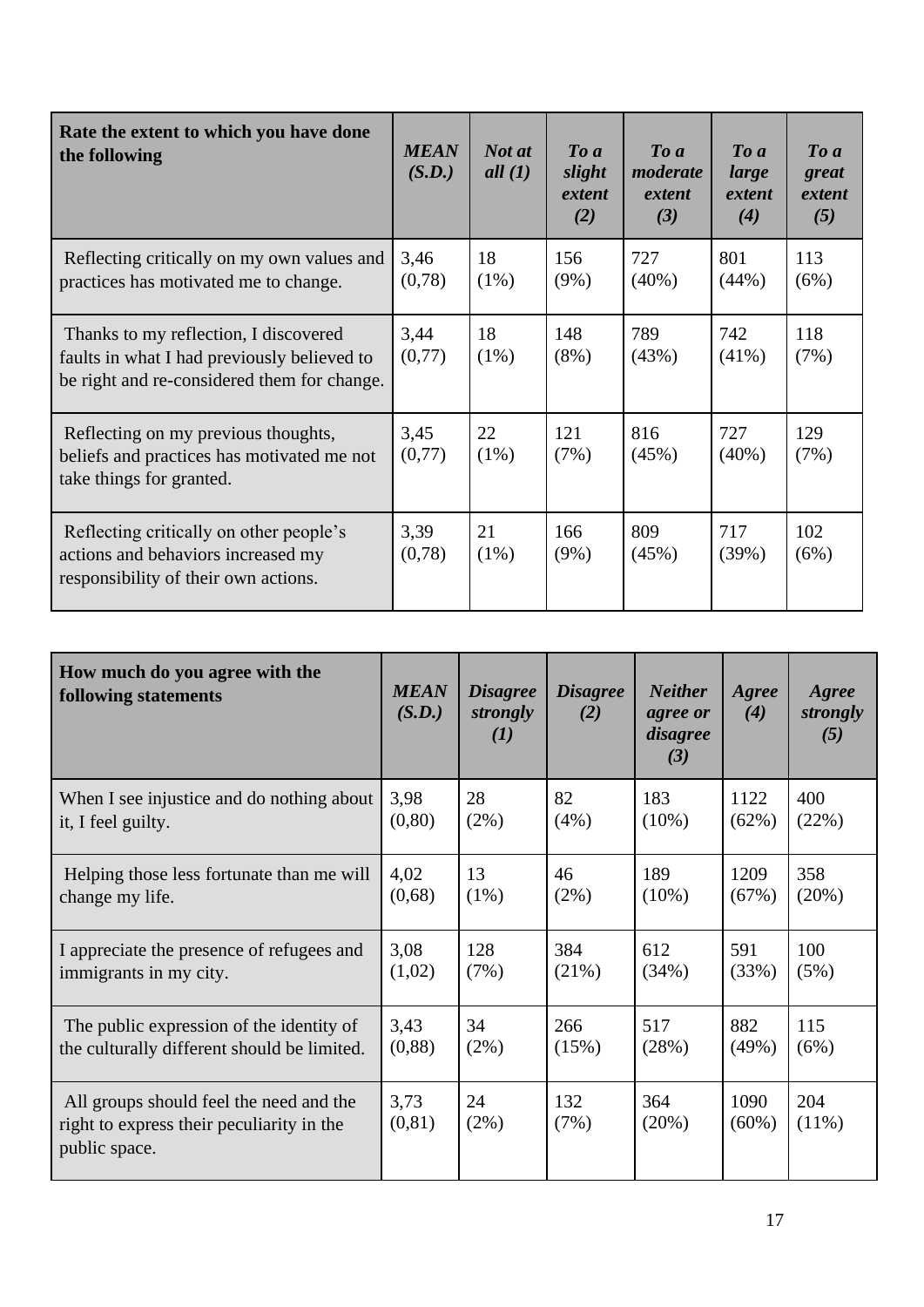| How much do you agree with the<br>following statements                                                              | <b>MEAN</b><br>(S.D.) | <b>Disagree</b><br>strongly<br>(I) | <b>Disagree</b><br>(2) | <b>Neither</b><br>agree or<br>disagree<br>(3) | Agree<br>(4)     | Agree<br>strongly<br>(5) |
|---------------------------------------------------------------------------------------------------------------------|-----------------------|------------------------------------|------------------------|-----------------------------------------------|------------------|--------------------------|
| Resources should be distributed so that                                                                             | 4,09                  | $\overline{7}$                     | 46                     | 189                                           | 1099             | 474                      |
| everyone can live a decent life.                                                                                    | (0,70)                | $(0\%)$                            | (3%)                   | $(10\%)$                                      | $(61\%)$         | (26%)                    |
| Members of the different groups should                                                                              | 3,99                  | 10                                 | 91                     | 228                                           | 1057             | 429                      |
| be treated equally                                                                                                  | (0,78)                | $(1\%)$                            | (5%)                   | (13%)                                         | (58%)            | (23%)                    |
| All people should be equally exposed to                                                                             | 3,91                  | 93                                 | 131                    | 150                                           | 919              | 521                      |
| environmental pollution and risks.                                                                                  | (1,06)                | (5%)                               | (7%)                   | $(8\%)$                                       | $(51\%)$         | (29%)                    |
| An alternative to the minimum wage<br>could be a salary that calculates a decent<br>standard of living.             | 3,90<br>(0,75)        | 16<br>$(1\%)$                      | 67<br>(4%)             | 315<br>(17%)                                  | 1101<br>$(61\%)$ | 315<br>(17%)             |
| All people must have the opportunity to<br>participate in decisions that can influence<br>them.                     | 4,05<br>(0,67)        | 8<br>$(1\%)$                       | 40<br>(2%)             | 189<br>$(10\%)$                               | 1185<br>(65%)    | 392<br>(22%)             |
| Economic activity should be within the                                                                              | 4,07                  | $\overline{7}$                     | 25                     | 239                                           | 1107             | 434                      |
| bounds of morality.                                                                                                 | (0,68)                | $(0\%)$                            | (2%)                   | (13%)                                         | $(61\%)$         | (24%)                    |
| It is an act of life for me to struggle to                                                                          | 4,08                  | 10                                 | 10                     | 218                                           | 1155             | 421                      |
| build a just and sustainable world.                                                                                 | (0,65)                | $(1\%)$                            | $(1\%)$                | (12%)                                         | (63%)            | (23%)                    |
| I can make the difference for a better                                                                              | 4,01                  | $\overline{7}$                     | 11                     | 260                                           | 1207             | 329                      |
| future.                                                                                                             | (0,62)                | $(0\%)$                            | $(1\%)$                | (14%)                                         | (67%)            | (18%)                    |
| I feel that we have to claim the common<br>good through our active action on an<br>individual and collective level. | 4,03<br>(0, 59)       | 6<br>$(0\%)$                       | 16<br>$(1\%)$          | 208<br>(12%)                                  | 1267<br>(70%)    | 316<br>(17%)             |
| The marginalized people must have their                                                                             | 3,88                  | 11                                 | 63                     | 302                                           | 1189             | 248                      |
| own voice in public affairs.                                                                                        | (0,70)                | $(1\%)$                            | (3%)                   | (17%)                                         | (65%)            | (14%)                    |
| The interests of today's generations<br>should not be at stake for those who will<br>be born after 50 years.        | 3,64<br>(0, 94)       | 39<br>$(2\%)$                      | 204<br>$(11\%)$        | 397<br>(22%)                                  | 894<br>$(50\%)$  | 277<br>(15%)             |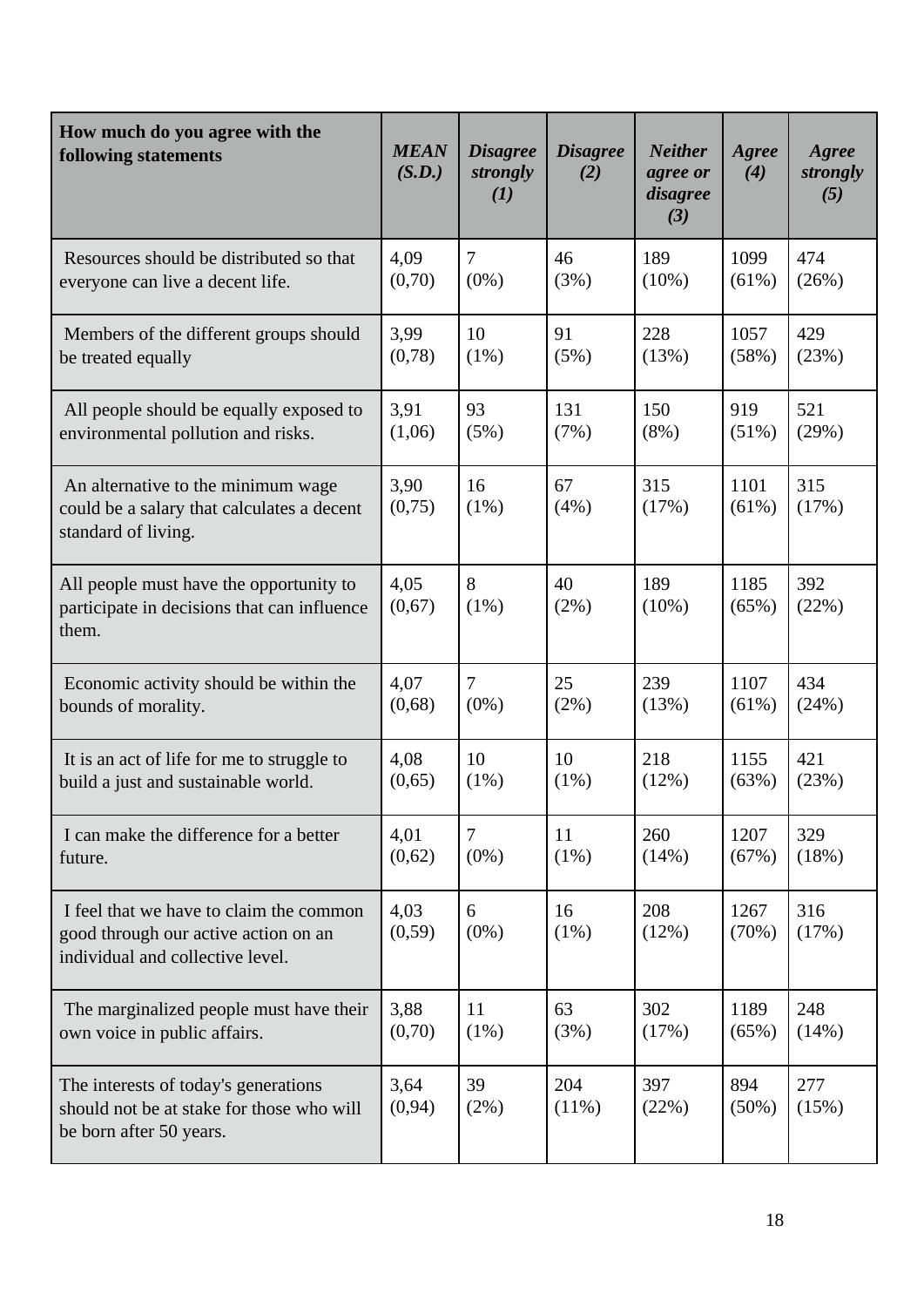| How much do you agree with the<br>following statements                                                                      | <b>MEAN</b><br>(S.D.) | <b>Disagree</b><br>strongly<br>(I) | <b>Disagree</b><br>(2) | <b>Neither</b><br>agree or<br>disagree<br>(3) | Agree<br>(4)    | Agree<br>strongly<br>(5) |
|-----------------------------------------------------------------------------------------------------------------------------|-----------------------|------------------------------------|------------------------|-----------------------------------------------|-----------------|--------------------------|
| We must respect the cultural heritage of<br>others as well as ours.                                                         | 4,26<br>(0,64)        | 8<br>$(0\%)$                       | 11<br>$(1\%)$          | 114<br>(6%)                                   | 1046<br>(58%)   | 635<br>(35%)             |
| The right to the goods of nature belongs<br>to everyone.                                                                    | 4,31<br>(0,68)        | 9<br>$(0\%)$                       | 19<br>$(1\%)$          | 119<br>(7%)                                   | 923<br>$(51\%)$ | 743<br>$(41\%)$          |
| Economic prosperity is not an indicator<br>of the wealth we hold, but how well this<br>wealth is distributed in a fair way. | 4,08<br>(0,71)        | 10<br>$(1\%)$                      | 37<br>$(2\%)$          | 225<br>(12%)                                  | 1071<br>(59%)   | 471<br>(26%)             |
| When I buy products that I like at<br>affordable prices, I do not care about<br>where they come from.                       | 2,81<br>(1,10)        | 185<br>$(10\%)$                    | 664<br>(37%)           | 351<br>(19%)                                  | 532<br>(29%)    | 83<br>(5%)               |

| How much do you agree with the<br>following statements                                                                        | <b>MEAN</b><br>(S.D.) | <b>Disagree</b><br>strongly<br>(I) | <b>Disagree</b><br>(2) | <b>Neither</b><br>agree or<br>disagree<br>(3) | Agree<br>(4)  | Agree<br>strongly<br>(5) |
|-------------------------------------------------------------------------------------------------------------------------------|-----------------------|------------------------------------|------------------------|-----------------------------------------------|---------------|--------------------------|
| Teaching is more a moral and active<br>engagement than acquiring the<br>knowledge and skills required in the<br>labor market. | 3,67<br>(0,92)        | 31<br>$(2\%)$                      | 236<br>(13%)           | 264<br>(14%)                                  | 1047<br>(58%) | 237<br>(13%)             |
| I believe that learners are not able to go                                                                                    | 2,93                  | 121                                | 633                    | 377                                           | 618           | 66                       |
| through their own path of learning.                                                                                           | (1,05)                | (7%)                               | (35%)                  | (21%)                                         | (34%)         | (3%)                     |
| I believe that learners cannot change                                                                                         | 2,18                  | 352                                | 1031                   | 210                                           | 203           | 19                       |
| the world.                                                                                                                    | (0,91)                | (19%)                              | (57%)                  | (12%)                                         | $(11\%)$      | $(1\%)$                  |
| I believe that learners need skills that<br>go far beyond what they have learned at<br>school.                                | 4,05<br>(0,69)        | 17<br>$(1\%)$                      | 49<br>(3%)             | 144<br>$(8\%)$                                | 1221<br>(67%) | 384<br>(21%)             |
| I believe that learners love learning but                                                                                     | 3,71                  | 15                                 | 170                    | 340                                           | 1084          | 206                      |
| are oppressed with sterile knowledge.                                                                                         | (0, 82)               | $(1\%)$                            | (9%)                   | (19%)                                         | $(60\%)$      | $(11\%)$                 |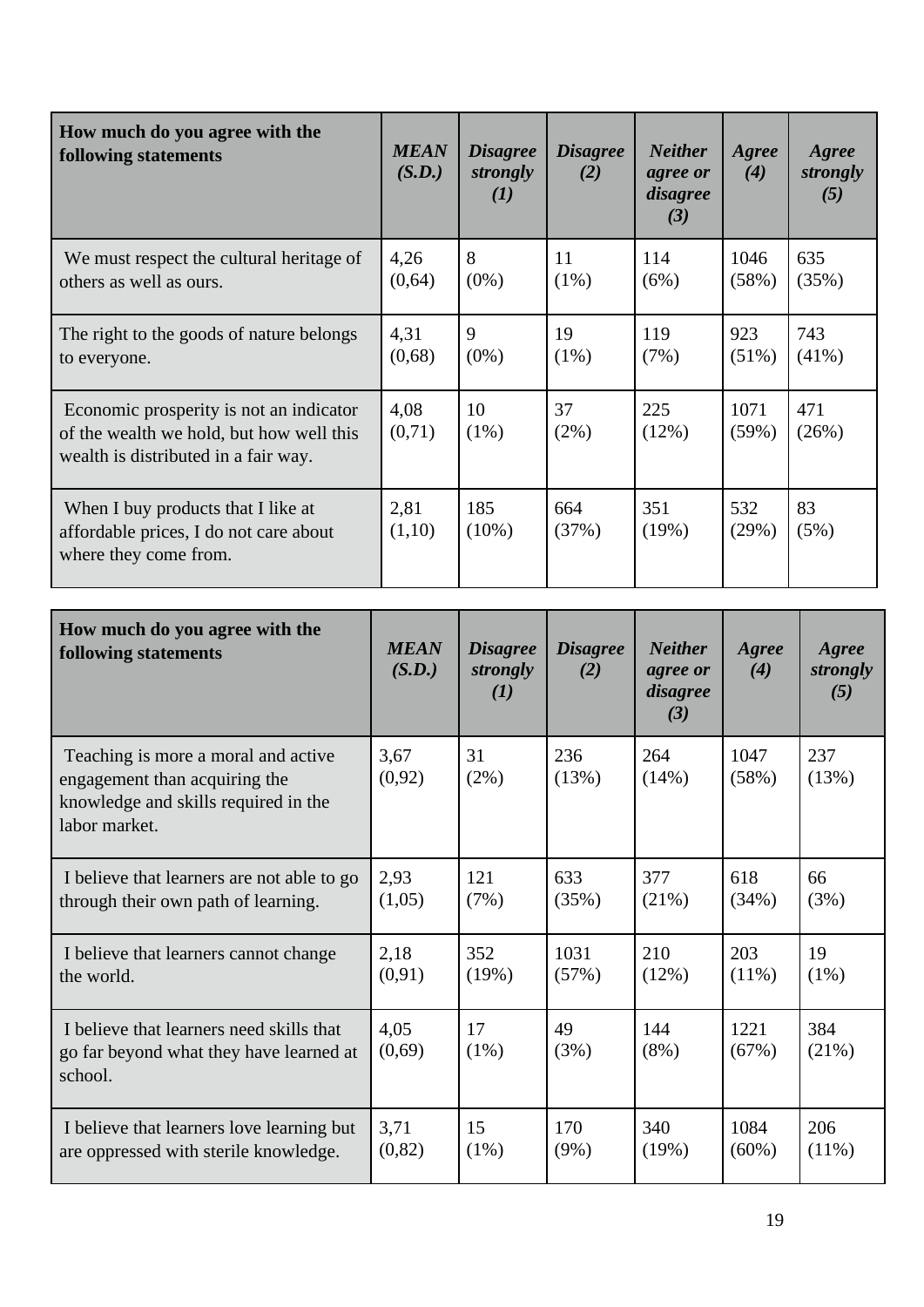| How much do you agree with the<br>following statements                                                       | <b>MEAN</b><br>(S.D.) | <b>Disagree</b><br>strongly<br>(I) | <b>Disagree</b><br>(2) | <b>Neither</b><br>agree or<br>disagree<br>(3) | Agree<br>(4)  | Agree<br>strongly<br>(5) |
|--------------------------------------------------------------------------------------------------------------|-----------------------|------------------------------------|------------------------|-----------------------------------------------|---------------|--------------------------|
| I believe that learners have a voice and<br>should be heard.                                                 | 4,16<br>(0, 59)       | $\overline{7}$<br>$(0\%)$          | 12<br>$(1\%)$          | 108<br>(6%)                                   | 1236<br>(68%) | 452<br>(25%)             |
| I believe that learners are empty<br>containers waiting to be filled with<br>knowledge.                      | 3,79<br>(1,01)        | 66<br>(3%)                         | 200<br>$(11\%)$        | 159<br>(9%)                                   | 1011<br>(56%) | 379<br>(21%)             |
| I believe that learners can make a<br>difference.                                                            | 4,15<br>(0, 59)       | 8<br>$(0\%)$                       | 12<br>$(1\%)$          | 111<br>(6%)                                   | 1245<br>(69%) | 438<br>(24%)             |
| I believe that I can get more from my<br>future learners than I can teach them.                              | 3,87<br>(0,75)        | 15<br>$(1\%)$                      | 97<br>(5%)             | 264<br>(14%)                                  | 1173<br>(65%) | 266<br>(15%)             |
| I will do all the best to turn my future<br>learners more independent in their think<br>own learning.        | 4,08<br>(0, 59)       | $\overline{4}$<br>$(0\%)$          | 25<br>$(2\%)$          | 148<br>$(8\%)$                                | 1274<br>(70%) | 364<br>(20%)             |
| I believe that the teacher should fight<br>injustice even at the risk of losing<br>his/her job.              | 3,47<br>(0, 85)       | 30<br>(2%)                         | 180<br>$(10\%)$        | 662<br>(36%)                                  | 792<br>(44%)  | 151<br>$(8\%)$           |
| I believe in the advisory role of the<br>teacher.                                                            | 4,16<br>(0, 58)       | 8<br>$(0\%)$                       | 10<br>(1%)             | 107<br>(6%)                                   | 1242<br>(68%) | 448<br>(25%)             |
| I believe that the teacher should bring<br>the school to society and society at<br>school.                   | 4,07<br>(0,62)        | 8<br>$(0\%)$                       | 22<br>$(1\%)$          | 176<br>$(10\%)$                               | 1232<br>(68%) | 377<br>(21%)             |
| I believe that the teacher should talk to<br>his/her learners about the causes of an<br>unsustainable world. | 3,95<br>(0,63)        | 6<br>$(1\%)$                       | 35<br>$(2\%)$          | 260<br>(14%)                                  | 1255<br>(69%) | 259<br>(14%)             |
| I believe that the teacher should aim to<br>teach the transformation of self and<br>society.                 | 4,06<br>(0, 56)       | 5 <sup>5</sup><br>$(0\%)$          | 19<br>$(1\%)$          | 152<br>$(8\%)$                                | 1334<br>(74%) | 305<br>(17%)             |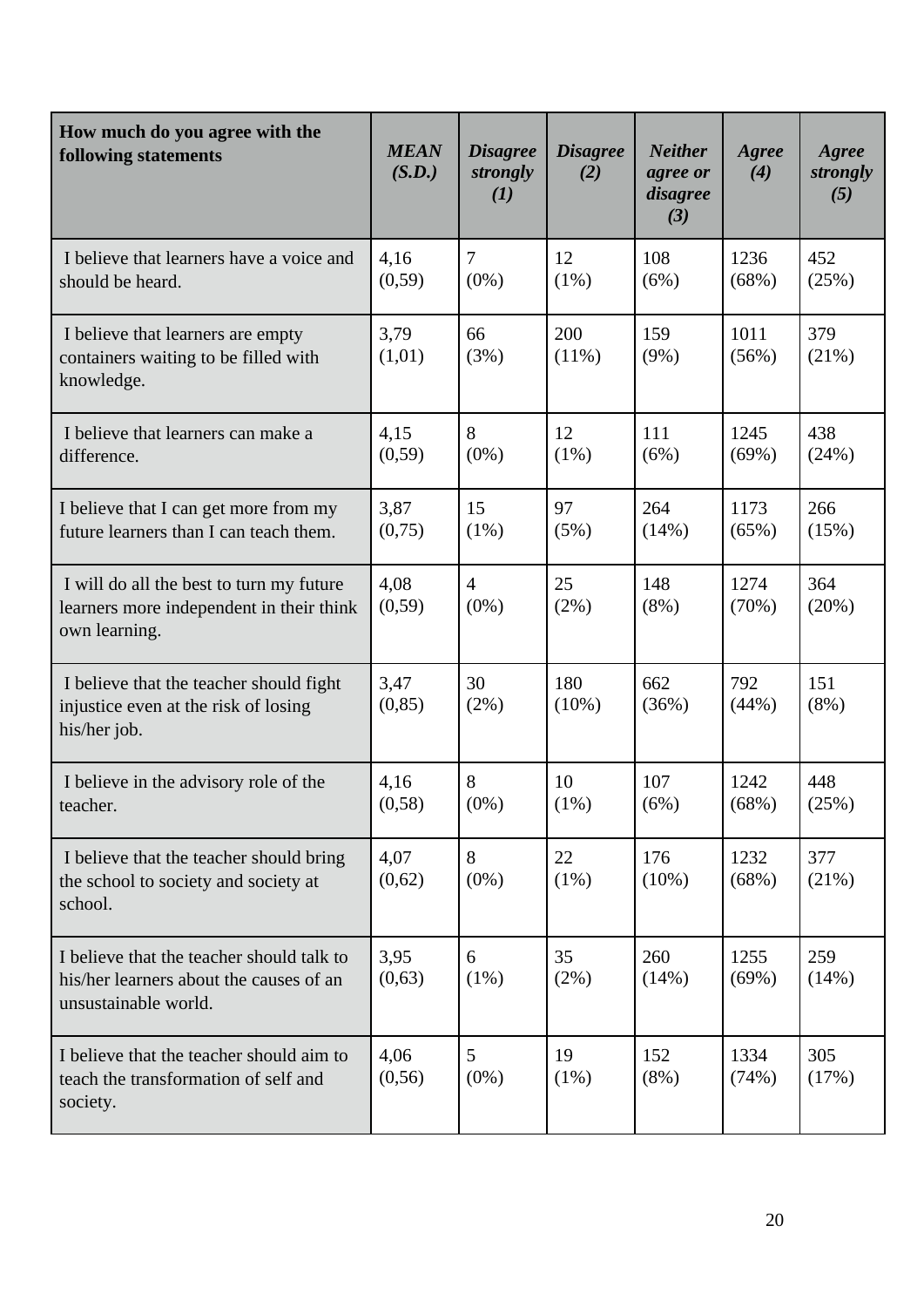| How much do you agree with the<br><b>following statements</b>                                              | <b>MEAN</b><br>(S.D.) | <i><b>Disagree</b></i><br>strongly<br>$\mathcal{L}(I)$ | <b>Disagree</b><br>(2) | <b>Neither</b><br>agree or<br>disagree<br>(3) | Agree<br>(4)  | Agree<br>strongly<br>(5) |
|------------------------------------------------------------------------------------------------------------|-----------------------|--------------------------------------------------------|------------------------|-----------------------------------------------|---------------|--------------------------|
| I believe that the teacher should see the<br>curriculum as a fixed and prescribed<br>package of knowledge. | 3,80<br>(0, 81)       | 29<br>$(2\%)$                                          | 134<br>(7%)            | 230<br>(13%)                                  | 1199<br>(66%) | 223<br>(12%)             |

| Does your School have the                                    | <b>YES</b> | NO    |
|--------------------------------------------------------------|------------|-------|
| following?                                                   | (1)        | (0)   |
| Its own written statement about the                          | 1485       | 330   |
| use of ICT                                                   | (82%)      | (18%) |
| Its own written statement specifically                       | 1435       | 380   |
| about the use of ICT for pedagogical<br>purposes             | (79%)      | (21%) |
| A policy and actions to use ICT for                          | 1438       | 377   |
| teaching and learning in specific<br>subjects                | (79%)      | (21%) |
| Regular discussions with students                            | 1302       | 513   |
| and teaching staff about ICT use for<br>pedagogical purposes | (72%)      | (28%) |
| A specific policy or programme to                            | 1330       | 485   |
| prepare students for responsible                             | (73%)      | (27%) |
| internet behaviour                                           |            |       |
| A specific policy about using social                         | 1144       | 671   |
| networks (Facebook, etc.) in<br>teaching and learning        | (63%)      | (37%) |
| A specific policy to promoting                               | 1427       | 388   |
| cooperation and collaboration among<br>teachers              | (79%)      | (21%) |
| Scheduled time for students and                              | 1368       | 447   |
| teachers to meet to share, evaluate or                       | (75%)      | (25%) |
| develop instructional materials and<br>approaches            |            |       |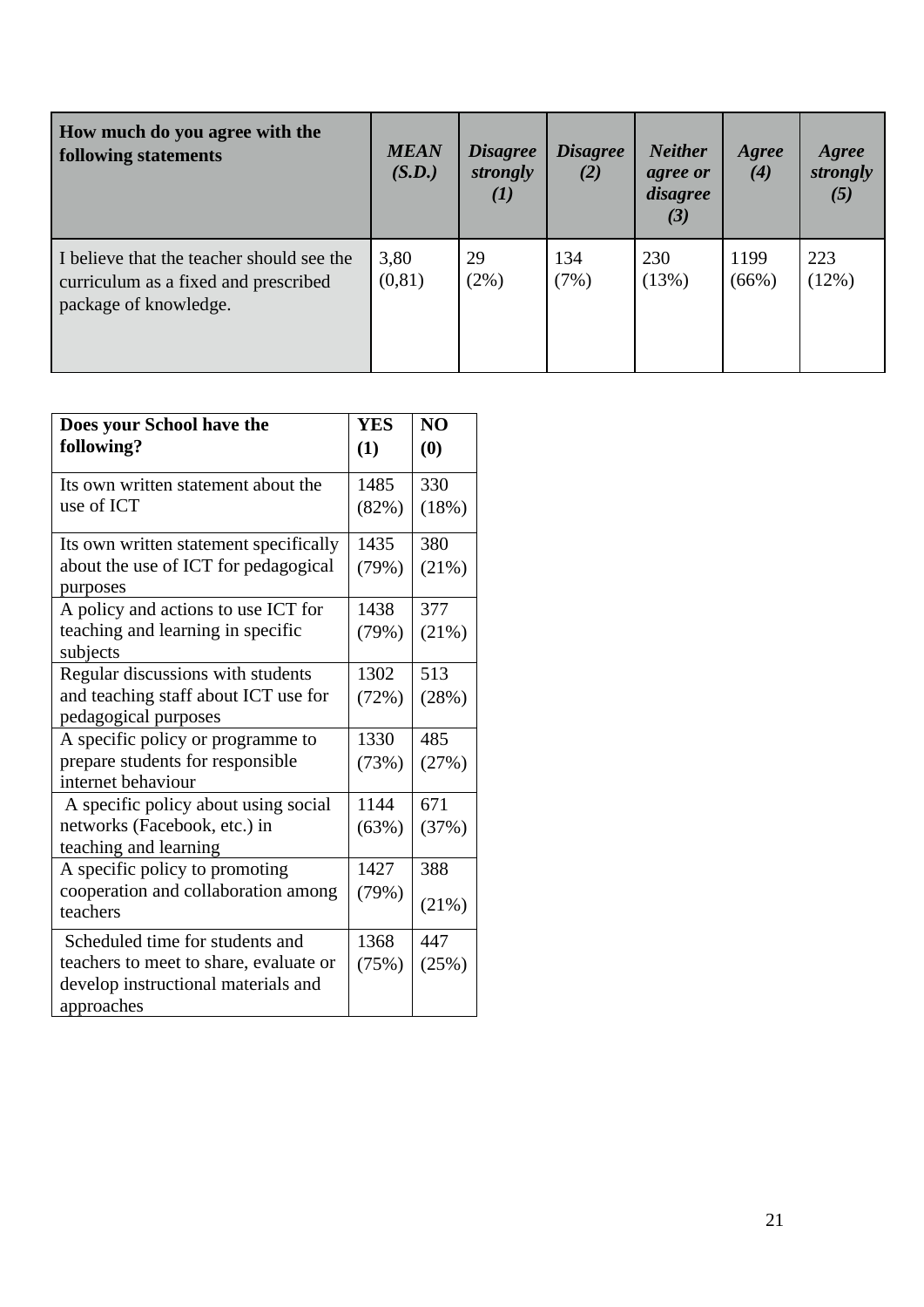| Does your school reward teachers for using<br><b>ICT</b> in teaching and learning? | <b>YES</b>   | N <sub>O</sub>   |
|------------------------------------------------------------------------------------|--------------|------------------|
| Financial incentives (bonus, increase in<br>salary)                                | 333<br>(18%) | 1482<br>(82%)    |
| Reduced number of teaching hours                                                   | 340<br>(19%) | 1475<br>(81%)    |
| Competitions and prizes                                                            | 818<br>(45%) | 997<br>(55%)     |
| Additional training hours                                                          | 704<br>(39%) | 1111<br>$(61\%)$ |
| Additional ICT equipment for the classroom                                         | 868<br>(48%) | 947<br>(52%)     |
| Other (What?)                                                                      | 867<br>(48%) | 948<br>(52%)     |

| How often do you use the ICTs devices listed | <b>MEAN</b> | <b>Never</b> | A few      | <b>Monthly</b> | <b>Weekly</b> |
|----------------------------------------------|-------------|--------------|------------|----------------|---------------|
| below in your teaching?                      | (S.D.)      | (1)          | times a    | (3)            | (4)           |
|                                              |             |              | year $(2)$ |                |               |
| Personal computers                           | 3,39        | 92           | 260        | 313            | 1150          |
|                                              | (0,91)      | (5%)         | (14%)      | (17%)          | (64%)         |
| Interactive whiteboards                      | 2,19        | 820          | 274        | 174            | 493           |
|                                              | (1,28)      | (46%)        | (16%)      | $(10\%)$       | (28%)         |
| Video conferencing systems                   | 1,73        | 1008         | 431        | 234            | 140           |
|                                              | (0,96)      | (55%)        | (24%)      | (13%)          | $(8\%)$       |
| Learning Management Systems (Moodle etc)     | 1,96        | 814          | 459        | 340            | 199           |
|                                              | (1,04)      | (45%)        | (25%)      | (19%)          | $(11\%)$      |
| Audio equipment (including software)         | 2,72        | 259          | 511        | 448            | 543           |
|                                              | (1,05)      | (15%)        | (29%)      | (25%)          | (31%)         |
| Digital photo cameras (including editing     | 2,38        | 466          | 567        | 402            | 379           |
| software)                                    | (1,08)      | (26%)        | (31%)      | (22%)          | (21%)         |
| Word processing (e.g., Word)                 | 3,23        | 152          | 281        | 375            | 1004          |
|                                              | (1,00)      | $(8\%)$      | (16%)      | (21%)          | (55%)         |
| Databases (e.g., Access)                     | 2,40        | 487          | 539        | 359            | 428           |
|                                              | (1,12)      | (27%)        | (30%)      | (20%)          | (23%)         |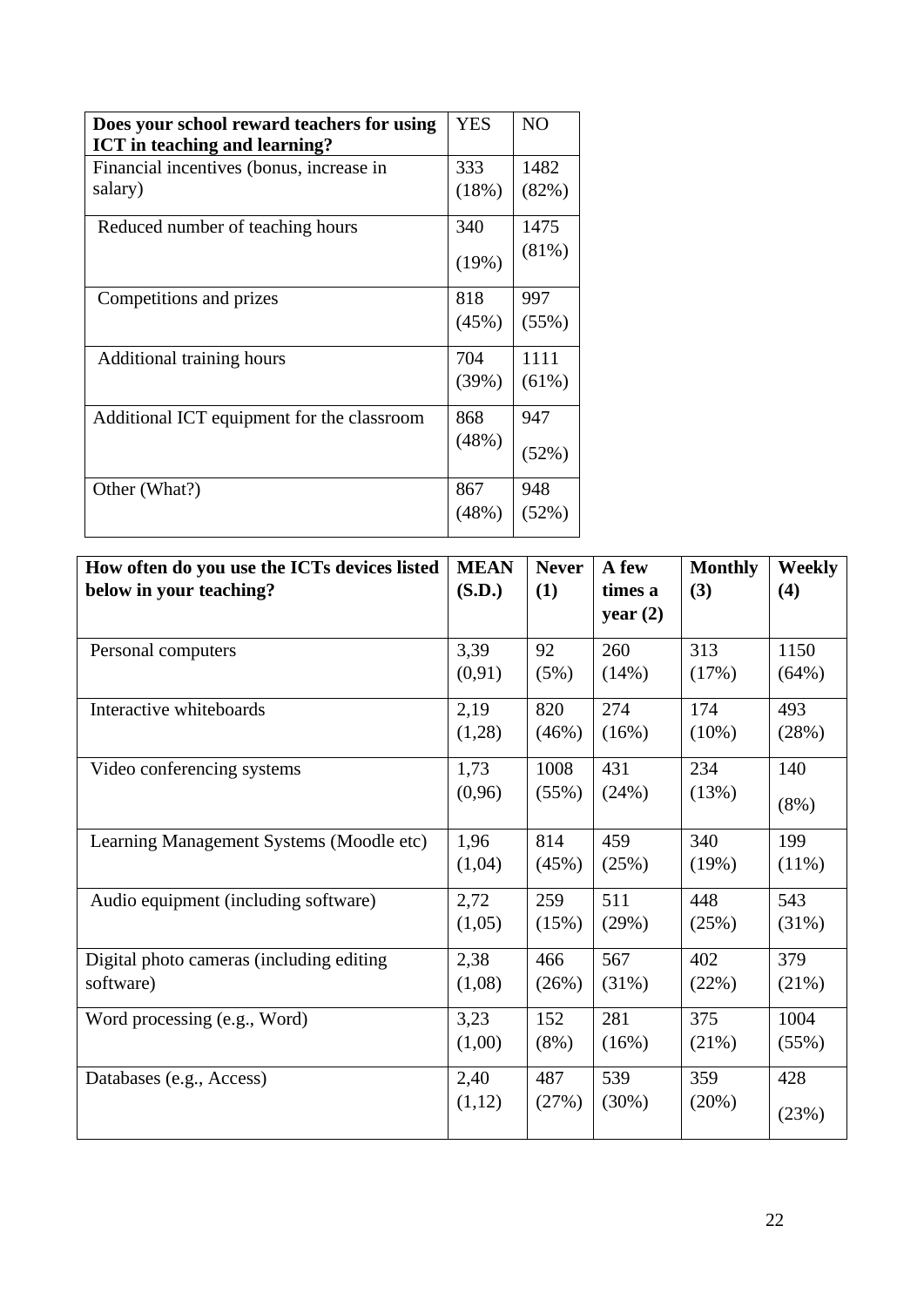| Spreadsheets (e.g., Excel)                 | 2,89    | 218   | 431   | 496     | 669      |
|--------------------------------------------|---------|-------|-------|---------|----------|
|                                            | (1,04)  | (12%) | (24%) | (27%)   | (37%)    |
|                                            |         |       |       |         |          |
| Graphics (e.g., Paint, Photoshop)          | 2,40    | 422   | 575   | 485     | 331      |
|                                            | (1,04)  | (23%) | (32%) | (27%)   | (18%)    |
| Multimedia authoring software              | 2,13    | 622   | 583   | 363     | 245      |
|                                            | (1,03)  |       | (32%) | (20%)   | (14%)    |
|                                            |         | (34%) |       |         |          |
| Presentation software (e.g., PowerPoint)   | 2,83    | 180   | 542   | 496     | 595      |
|                                            | (1,00)  | (10%) | (30%) | (27%)   | (33%)    |
|                                            |         |       |       |         |          |
| Internet                                   | 3,41    | 106   | 218   | 314     | 1174     |
|                                            | (0, 91) | (6%)  | (12%) | (17%)   | (65%)    |
|                                            |         |       |       |         |          |
| Concept mapping (e.g., Kidspiration,       | 2,11    | 683   | 505   | 364     | 259      |
| Inspiration)                               | (1,07)  | (38%) | (28%) | (20%)   | (14%)    |
| Publishing software (e.g., Publisher)      | 2,03    | 699   | 574   | 313     | 224      |
|                                            |         | (39%) | (32%) |         | (12%)    |
|                                            | (1,03)  |       |       | (17%)   |          |
| Email                                      | 3,10    | 201   | 318   | 394     | 900      |
|                                            | (1,05)  | (11%) | (17%) | (22%)   | $(50\%)$ |
|                                            |         |       |       |         |          |
| Webpage authoring software                 | 1,99    | 805   | 434   | 252     | 272      |
|                                            | (1,10)  | (46%) | (25%) | (14%)   | (15%)    |
| Wikis                                      | 1,93    | 881   | 417   | 272     | 241      |
|                                            | (1,08)  | (49%) | (23%) | (15%)   | (13%)    |
| <b>Blogs</b>                               | 2,00    | 766   | 516   | 297     | 231      |
|                                            |         |       | (29%) | (16%)   | (13%)    |
|                                            | (1,05)  | (42%) |       |         |          |
| Forums                                     | 1,86    | 835   | 548   | 267     | 161      |
|                                            | (0, 97) | (46%) | (30%) | (15%)   | $(9\%)$  |
| Communication (e.g. Skype or similar)      | 2,08    | 770   | 442   | 295     | 306      |
|                                            | (1,12)  |       | (24%) | (16%)   | (17%)    |
|                                            |         | (43%) |       |         |          |
| Programming languages (e.g., Logo, C)      | 1,72    | 1036  | 391   | 234     | 149      |
|                                            |         |       | (22%) | (13%)   | $(8\%)$  |
|                                            | (0,98)  | (57%) |       |         |          |
| Modeling software (e.g., Model-It, Stella) | 1,43    | 1273  | 353   | 128     | 58       |
|                                            | (0,76)  | (70%) | (20%) | (7%)    | (3%)     |
| Microworlds/Simulations                    | 1,60    | 1162  | 346   | 162     | 141      |
|                                            | (0, 94) | (64%) | (19%) | $(9\%)$ | $(8\%)$  |
|                                            |         |       |       |         |          |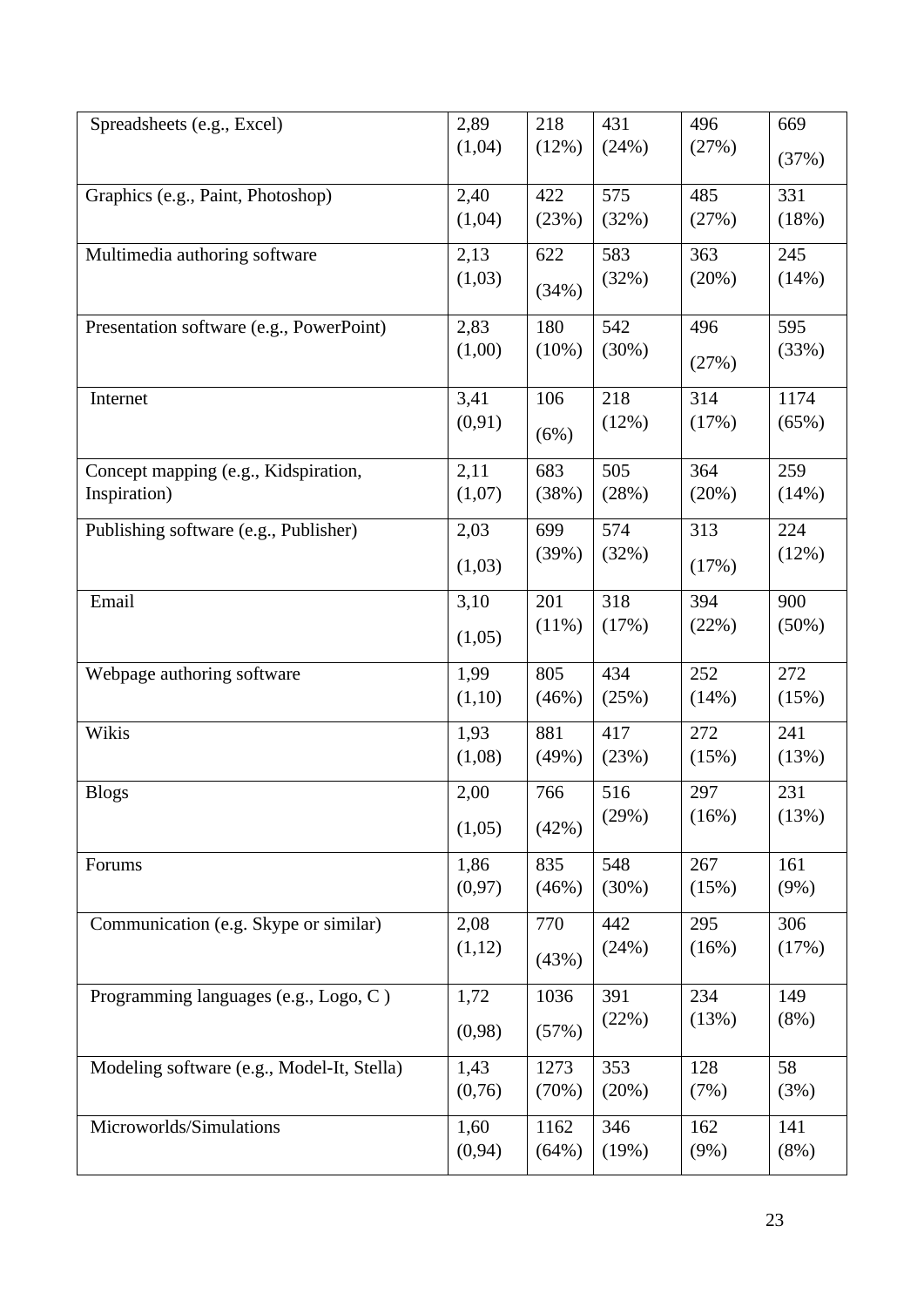| Other (please specify below) | 1,50    | 1224  | 221                   | 99  | 144 |
|------------------------------|---------|-------|-----------------------|-----|-----|
|                              | (0, 94) | (72%) | $(13\%)$<br>$\perp$ ( | (6% | (9% |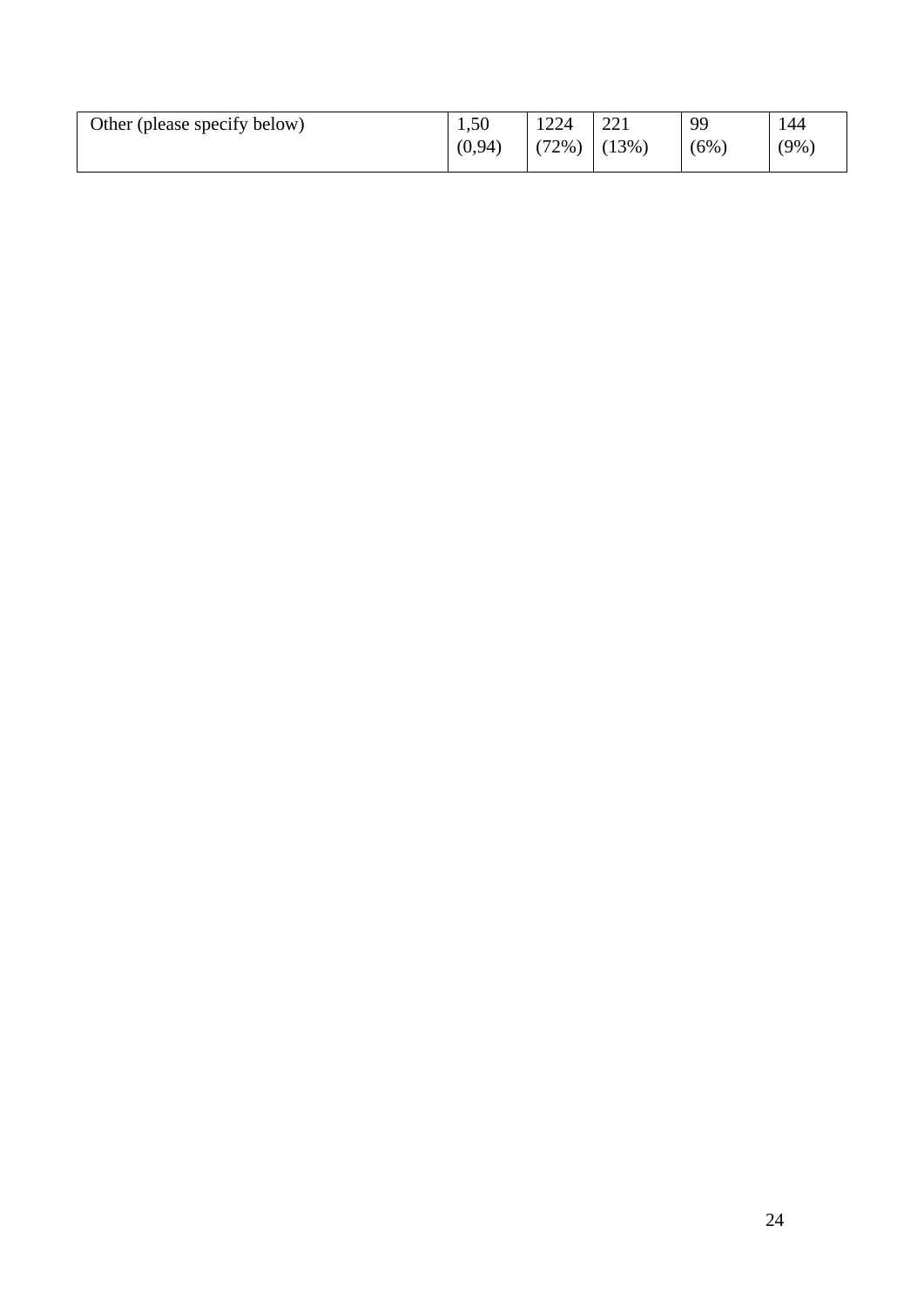| Is the use of ICT in teaching and learning    | <b>MEAN</b> | Not at   | A little | <b>Partially</b> | A lot    |
|-----------------------------------------------|-------------|----------|----------|------------------|----------|
| adversely affected by the following?          | (S.D.)      | all      |          |                  |          |
| School computers out of date and/or needing   | 2,86        | 213      | 406      | 627              | 569      |
| repair.                                       | (0,99)      | (12%)    | (22%)    | (35%)            | (31%)    |
| Insufficient number of Internet connected     | 2,82        | 194      | 447      | 672              | 502      |
| computers.                                    | (0, 96)     | $(11\%)$ | (24%)    | (37%)            | (28%)    |
| Insufficient Internet bandwidth or speed.     | 2,93        | 144      | 427      | 663              | 581      |
|                                               | (0,93)      | $(8\%)$  | (24%)    | (36%)            | (32%)    |
| Insufficient number of interactive            | 2,69        | 380      | 389      | 451              | 593      |
| whiteboards                                   | (1,13)      | (21%)    | (21%)    | (25%)            | (33%)    |
| Insufficient number of computers.             | 2,82        | 241      | 406      | 610              | 558      |
|                                               | (1,02)      | (13%)    | (22%)    | (34%)            | (31%)    |
| Insufficient number of laptops and notebooks  | 2,74        | 268      | 438      | 601              | 507      |
|                                               | (1,02)      | (15%)    | (24%)    | (33%)            | (28%)    |
| Lack of adequate skills of teachers           | 2,70        | 168      | 593      | 617              | 394      |
|                                               | (0,92)      | $(10\%)$ | (33%)    | (35%)            | (22%)    |
| Insufficient technical support for teachers   | 2,79        | 180      | 505      | 651              | 479      |
|                                               | (0,95)      | $(10\%)$ | (28%)    | (36%)            | (26%)    |
| Insufficient pedagogical support for teachers | 2,67        | 206      | 553      | 708              | 347      |
|                                               | (1,02)      | $(11\%)$ | (31%)    | (39%)            | (19%)    |
| Lack of adequate content/material for         | 2,61        | 240      | 562      | 684              | 329      |
| teaching                                      | (0,93)      | (13%)    | (31%)    | (38%)            | (18%)    |
| Lack of content in national language          | 2,47        | 317      | 593      | 636              | 268      |
|                                               | (0,95)      | (17%)    | (33%)    | (35%)            | (15%)    |
| Too difficult to integrate ICT use into the   | 2,40        | 300      | 687      | 627              | 200      |
| curriculum                                    | (0, 89)     | (16%)    | (38%)    | (35%)            | $(11\%)$ |
| Lack of pedagogical models on how to use      | 2,50        | 261      | 632      | 680              | 241      |
| <b>ICT</b> for learning                       | (0,90)      | (14%)    | (35%)    | (38%)            | (13%)    |
| School time organisation (fixed lesson time,  | 2,60        | 248      | 559      | 672              | 335      |
| $etc.$ )                                      | (0, 94)     | (14%)    | (31%)    | (37%)            | (18%)    |
| School space organization (classroom size     | 2,63        | 271      | 500      | 678              | 363      |
| and furniture, etc)                           | (0, 97)     | (15%)    | (28%)    | (37%)            | (20%)    |
| Pressure to prepare students for exams and    | 2,66        | 243      | 520      | 655              | 395      |
| tests.                                        | (0,96)      | (13%)    | (29%)    | (36%)            | (22%)    |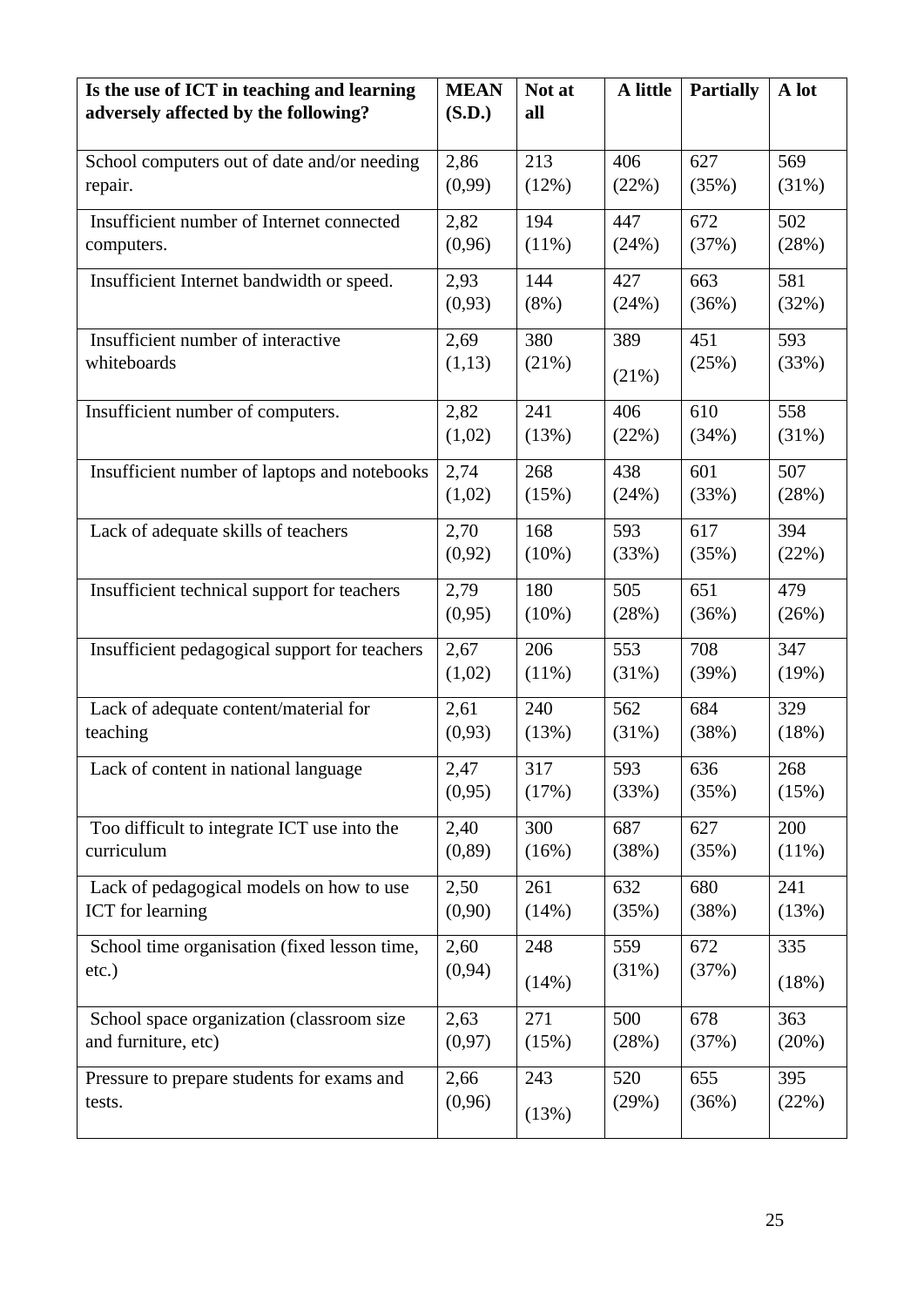| Most parents not in favour of the use of ICT                                      | 2,39    | 435      | 524   | 573   | 283      |
|-----------------------------------------------------------------------------------|---------|----------|-------|-------|----------|
| at school.                                                                        | (1,01)  | (24%)    | (29%) | (31%) | (16%)    |
| Most teachers not in favour of the use of ICT                                     | 2,31    | 453      | 566   | 578   | 218      |
| at school                                                                         | (0,98)  | (25%)    | (31%) | (32%) | (12%)    |
| Lack of interest of teachers                                                      | 2,38    | 395      | 576   | 602   | 241      |
|                                                                                   | (0, 97) | (22%)    | (32%) | (33%) | (13%)    |
| No or unclear benefit to use ICT for teaching                                     | 2,28    | 462      | 577   | 574   | 202      |
|                                                                                   | (0, 97) | (25%)    | (32%) | (32%) | $(11\%)$ |
| Using ICT in teaching and learning not being                                      | 2,11    | 629      | 518   | 504   | 163      |
| a goal in our school.                                                             | (0,99)  | (35%)    | (28%) | (28%) | $(9\%)$  |
| Lack of in-service training,                                                      | 2,57    | 244      | 593   | 677   | 300      |
|                                                                                   | (0,92)  | (14%)    | (33%) | (37%) | (16%)    |
| Lack of appropriate software, hardware, and                                       | 2,68    | 212      | 551   | 651   | 401      |
| materials,                                                                        | (0,95)  | (12%)    | (30%) | (36%) | (22%)    |
| Lack of appropriate course content and                                            | 2,58    | 236      | 600   | 664   | 313      |
| instructional programs.                                                           | (0,92)  | (13%)    | (33%) | (37%) | (17%)    |
| Lack of technical, administrative and                                             | 2,59    | 257      | 565   | 647   | 344      |
| institutional support,                                                            | (0,95)  | (14%)    | (31%) | (36%) | (19%)    |
| Crowded classrooms.                                                               | 2,70    | 279      | 458   | 598   | 479      |
|                                                                                   | (1,02)  | (16%)    | (25%) | (33%) | (26%)    |
| Inadequate number of ICT-related courses.                                         | 2,57    | 284      | 540   | 657   | 332      |
|                                                                                   | (0,96)  | (16%)    | (30%) | (36%) | (18%)    |
| Lack of motivation of the teacher educators                                       | 2,53    | 288      | 571   | 654   | 299      |
| concerning the use of ICTs in their classes.                                      | (0,95)  | (16%)    | (31%) | (36%) | (17%)    |
| Lack of motivation of the prospective                                             | 2,50    | 306      | 574   | 651   | 281      |
| teachers concerning the use of ICTs in their<br>courses and their future classes. | (0,95)  | (17%)    | (32%) | (36%) | (15%)    |
| Lack of good role models for prospective                                          | 2,50    | 306      | 560   | 683   | 263      |
| teachers.                                                                         | (0, 94) | (17%)    | (31%) | (38%) | (14%)    |
| Lack of time for training, exploration and                                        | 2,68    | 200      | 557   | 675   | 380      |
| preparation.                                                                      | (0,93)  | $(11\%)$ | (31%) | (37%) | (21%)    |
| Lack of models of good practice in ICT.                                           | 2,58    | 253      | 565   | 695   | 301      |
|                                                                                   | (0,93)  | (14%)    | (31%) | (38%) | (17%)    |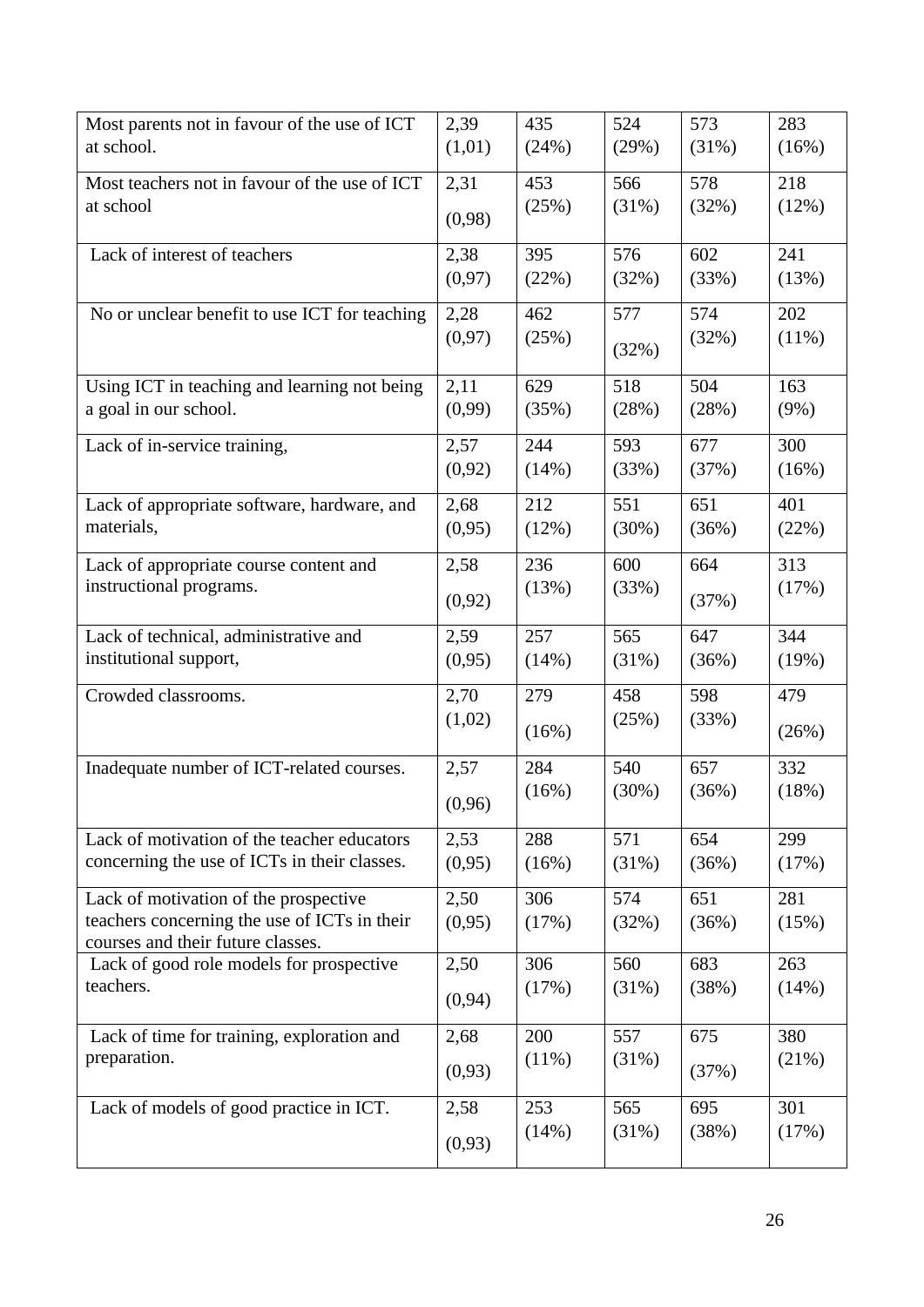| Negative attitudes towards computers in      | 2,33    | 401   | 631      | 559      | 222      |
|----------------------------------------------|---------|-------|----------|----------|----------|
| education.                                   | (0,95)  | (22%) | (35%)    | $(31\%)$ | (12%)    |
| Computer anxiety and a lack of confidence.   | 2,37    | 361   | 634      | 600      | 218      |
|                                              | (0,93)  | (20%) | (35%)    | (33%)    | (12%)    |
| Fear of change and a lack of personal change | 2,35    | 373   | 634      | 604      | 202      |
| management skills.                           | (0,93)  | (21%) | (35%)    | (33%)    | $(11\%)$ |
| Limited knowledge on how to make full use    | 2,54    | 218   | 631      | 677      | 272      |
| of ICT                                       | (0,92)  | (12%) | (35%)    | (38%)    | (15%)    |
| Lack of time in school                       | 2,59    | 265   | 558      | 651      | 340      |
|                                              | (0,95)  | (14%) | $(31\%)$ | (36%)    | (19%)    |
| Limited understanding on how to integrate    | 2,56    | 229   | 613      | 702      | 270      |
| ICT into teaching                            | (0, 89) | (12%) | (34%)    | (39%)    | (15%)    |
| Lack of software or websites that support    | 2,51    | 287   | 596      | 657      | 274      |
| teaching and learning                        | (0,93)  | (16%) | (33%)    | (36%)    | (15%)    |

| What importance do you attach to the<br>following? | <b>MEAN</b><br>(S.D.) | N <sub>0</sub><br>importance<br>at all | <b>Of little</b><br>importance | <b>Quite good</b><br>importance | Very good<br>importance |
|----------------------------------------------------|-----------------------|----------------------------------------|--------------------------------|---------------------------------|-------------------------|
| Better access to technological equipment           | 3,27                  | 29                                     | 199                            | 837                             | 750                     |
|                                                    | (0,72)                | (2%)                                   | $(11\%)$                       | (46%)                           | $(41\%)$                |
| Reliability of equipment                           | 3,24                  | 29                                     | 205                            | 885                             | 694                     |
|                                                    | (0,71)                | (2%)                                   | $(11\%)$                       | (49%)                           | (38%)                   |
| Availability of high quality equipment             | 3,24                  | 30                                     | 194                            | 906                             | 684                     |
|                                                    | (0,70)                | (2%)                                   | $(11\%)$                       | $(50\%)$                        | (37%)                   |
| Training/courses in pedagogical use of             | 3,25                  | 29                                     | 193                            | 893                             | 699                     |
| <b>ICT</b>                                         | (0,70)                | (2%)                                   | $(11\%)$                       | (49%)                           | (38%)                   |
| Pedagogical ICT-support (e.g. "hotline")           | 3,19                  | 36                                     | 246                            | 878                             | 654                     |
|                                                    | (0,74)                | (2%)                                   | (14%)                          | (48%)                           | (36%)                   |
| Technological hands-on training/courses            | 3,22                  | 32                                     | 232                            | 851                             | 699                     |
|                                                    | (0,73)                | (2%)                                   | (13%)                          | (47%)                           | (38%)                   |
| Technological support (e.g. "hotline")             | 3,19                  | 33                                     | 231                            | 913                             | 637                     |
|                                                    | (0,72)                | (2%)                                   | (13%)                          | $(50\%)$                        | (35%)                   |